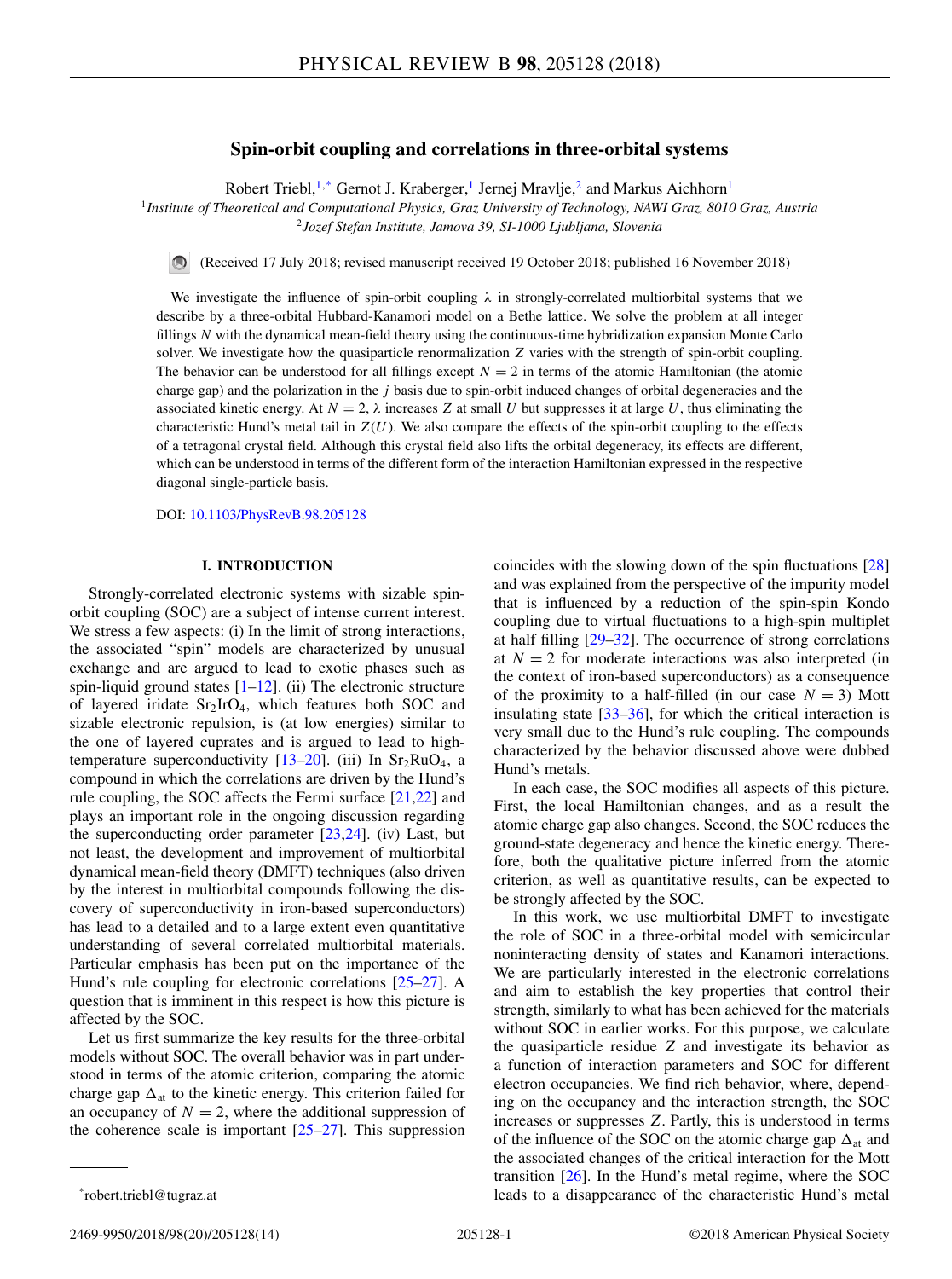<span id="page-1-0"></span>tail, this criterion fails. Instead, we interpret the behavior in terms of the suppression of the half-filled Mott insulating state in the phase diagram. We discuss also the effects of the electronic correlations on the SOC.

Earlier DMFT work investigated some aspects of the SOC, for instance its influence on the occurrence of different magnetic ground states at certain electron fillings [\[37–39\]](#page-12-0). Zhang *et al.* successfully applied DMFT to  $Sr<sub>2</sub>RuO<sub>4</sub>$ and pointed out an increase of the effective SOC by correlations  $[21]$ , discussed also in LDA+ $U$   $[40]$  and slaveboson/Gutzwiller approaches [\[41,42\]](#page-12-0). Kim *et al.* also investigated  $Sr<sub>2</sub>RuO<sub>4</sub>$  and reconciled the Hund's metal picture with the presence of SOC in this compound [\[22,43\]](#page-12-0). In an important work Kim *et al.* looked at the semicircular model [\[44\]](#page-12-0), as in the present work but did not systematically investigate the evolution of the quasiparticle residue. The effects of the SOC were studied also with the rotationally invariant slave boson methods [\[45,46\]](#page-12-0). Notably, Ref. [\[45\]](#page-12-0) that studied a five orbital problem also found the disappearance of the Hund's metal tail due to the SOC.

This paper is structured as follows. In Sec. II, we start by describing the model and the methods used. In Sec. [III](#page-2-0) we give a qualitative discussion of the expected behavior in terms of the atomic problem. In Sec. [IV](#page-3-0) we discuss the results of the DMFT calculations and put them into context of real materials. We end with our conclusions in Sec. [V.](#page-9-0) In Appendix [A](#page-9-0) we discuss the atomic Hamiltonian for small and large SOC, and in Appendix  $\bf{B}$  $\bf{B}$  $\bf{B}$  we discuss the enhancement of the effects of SOC by electronic correlations in the large- and in the small-frequency limits.

#### **II. MODEL AND METHOD**

We consider a three-orbital problem with the (noninteractwe consider a time-orbital problem with the (noninteracting) semicircular density of states  $\rho(\epsilon) = \frac{2}{\pi D^2} \sqrt{D^2 - \epsilon^2}$ . We use the half bandwidth *D* as the energy unit. Such a density of states pertains to the Bethe lattice, for which the DMFT provides an exact solution. For real materials, however, this density of states, as well as the DMFT itself, is only an approximation. Nevertheless, qualitative aspects of the results reported here can be expected to apply to real materials, see also Sec. [IV F](#page-8-0) below.

The effects of spin-orbit coupling are, in general, described by the one-particle operator

$$
H_{\lambda} = \lambda \mathbf{1} \cdot \mathbf{s},\tag{1}
$$

where **l** and **s** are the orbital angular momentum and the spin of the respective electron. Our three-orbital model is motivated by cases where the  $e_g-t_{2g}$  crystal-field splitting within the *d* manifold of a material is large. Therefore, one retains only the three  $t_{2g}$  orbitals  $d_{xy}$ ,  $d_{xz}$ , and  $d_{yz}$ . The matrix representations of the  $l = 2$  operators  $l_x$ ,  $l_y$ , and  $l_z$  in the cubic basis within the  $t_{2g}$  subspace are up to a sign equal to the ones for the  $l = 1$  operators in cubic basis, which is called TP correspondence  $[19,47]$ . To be more precise, the  $d_{xy}$ orbital corresponds to the  $p_z$  orbital,  $d_{xz}$  to  $p_y$ , and  $d_{yz}$  to  $p_x$ . Therefore, the SOC operator reads

$$
H_{\lambda} = \lambda \mathbf{1}_{t_{2g}} \cdot \mathbf{s} = -\lambda \mathbf{1}_p \cdot \mathbf{s} = -\lambda/2 \left( \mathbf{j}_{\text{eff}}^2 - \mathbf{1}_p^2 - \mathbf{s}^2 \right), \quad (2)
$$

where  $I_p$  are the generators of the  $l = 1$  orbital angular momentum and  $\mathbf{j}_{\text{eff}}$  is the effective total one-particle angular momentum  $\mathbf{j}_{\text{eff}} = \mathbf{l}_p + \mathbf{s}$ . In order to keep the notation light, we will drop the index "eff" in the following and denote the total one-electron angular momentum by **j**. With the eigenvalues  $l_p = 1$  and  $s = 1/2$  ( $\hbar = 1$ ), *j* can be 1/2 or  $3/2$  and  $m_j = -j, -j + 1, \ldots, +j$ . The eigenvalues of  $H_\lambda$ are thus  $-\lambda/2$  for  $j = 3/2$  and  $\lambda$  for  $j = 1/2$ , leading to a spin-orbit splitting of  $\frac{3}{2}\lambda$ . Note that in contrast to *p* orbitals, the  $j = 3/2$  band is lower in energy because of the minus sign in the TP correspondence. Therefore, the noninteracting electronic structure consists of four degenerate  $j = 3/2$  bands and two degenerate  $j = 1/2$  bands, the latter higher in energy.

In the second-quantization formalism, the SOC Hamiltonian reads

$$
H_{\lambda} = \lambda \sum_{mm'\sigma\sigma'} \langle m\sigma | \mathbf{l}_{t_{2g}} \cdot \mathbf{s} | m'\sigma' \rangle \ c_{m\sigma}^{\dagger} c_{m'\sigma'}
$$
  

$$
= -\lambda \sum_{mm'\sigma\sigma'} \langle m | \mathbf{l}_p | m' \rangle \cdot \langle \sigma | \mathbf{s} | \sigma' \rangle \ c_{m\sigma}^{\dagger} c_{m'\sigma'}
$$
  

$$
= \frac{i\lambda}{2} \sum_{mm'm''\sigma\sigma'} \epsilon_{mm'm''} \tau_{\sigma\sigma'}^{m''} \ c_{m\sigma}^{\dagger} c_{m'\sigma'}, \qquad (3)
$$

where we expressed the orbital state in the cubic  $t_{2g}$  basis, thus  $c_{m\sigma}^{\dagger}$  creates an electron in orbital  $m \in \{xy, xz, yz\}$  with spin  $\sigma \in \{\uparrow, \downarrow\}$ . The matrix elements of the spin operators **s** are given by  $\tau/2$ , where  $\tau$  is the vector of Pauli matrices. The matrix elements of the components of the orbital angular momentum operator are in case of the *p* orbitals  $\langle m | l_p^k | m' \rangle =$  $-i\epsilon_{kmm'}$ , where  $k, m, m' \in \{x, y, z\}$ . In case of  $t_{2g}$  orbitals, this notation takes use of the TP correspondence  $\{x, y, z\} \triangleq$ {*yz,xz,xy*}.

The atomic interaction is described in terms of the Kanamori Hamiltonian, which reads in the second quantization formalism

$$
H_{\rm I} = \sum_{m} U n_{m\uparrow} n_{m\downarrow} + U' \sum_{m\neq m'} n_{m\uparrow} n_{m'\downarrow}
$$
  
+ 
$$
(U' - J_{\rm H}) \sum_{m < m', \sigma} n_{m\sigma} n_{m'\sigma}
$$
  
+ 
$$
J_{\rm H} \sum_{m\neq m'} c_{m\uparrow}^{\dagger} c_{m'\downarrow}^{\dagger} c_{m\downarrow} c_{m'\uparrow}
$$
  
+ 
$$
J_{\rm H} \sum_{m\neq m'} c_{m\uparrow}^{\dagger} c_{m'\downarrow}^{\dagger} c_{m'\downarrow} c_{m'\uparrow}.
$$
 (4)

We set  $U' = U - 2J_H$  to make the Hamiltonian rotationally invariant in orbital space. One can express  $H<sub>I</sub>$  in terms of the total number of electrons  $N = \sum_{m\sigma} n_{m\sigma}$ , the total spin  $S = \sum_{m} \sum_{\sigma \sigma'} c_{m\sigma}^{\dagger} s_{\sigma \sigma'} c_{m\sigma'}$ , and the total orbital isospin **L** with components  $L^k = \sum_{m m' \sigma} \langle m | l_p^k | m' \rangle c_{m \sigma}^{\dagger} c_{m' \sigma}$ ,

$$
H_{\rm I} = (U - 3J_{\rm H})\frac{N(N-1)}{2} + \frac{5}{2}J_{\rm H}N
$$

$$
-2J_{\rm H}\mathbf{S}^2 - \frac{J_{\rm H}}{2}\mathbf{L}^2.
$$
 (5)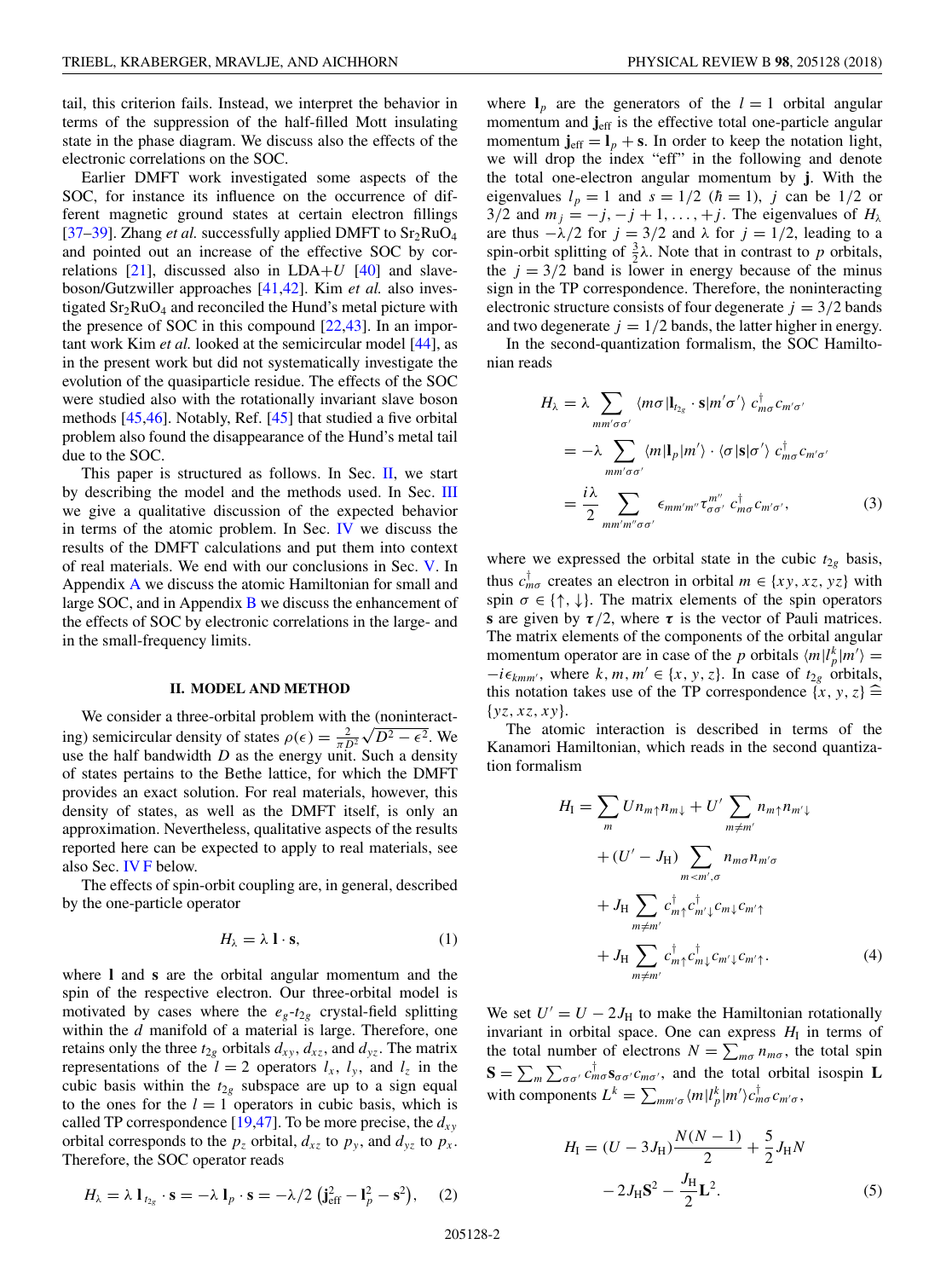<span id="page-2-0"></span>In the  $t_{2g}$  basis, again the generators of the  $p$  orbitals and the TP correspondence are used. The first two Hund's rules are manifest in this form.

The full problem is solved by the DMFT  $[48,49]$ , where the Hamiltonian is mapped self-consistently to an Anderson impurity model. This impurity problem is solved by the continuous-time quantum Monte Carlo hybridization expansion method [\[50\]](#page-12-0). We performed the calculations using the TRIQS package [\[51,52\]](#page-12-0). In the *j* basis, which is defined to diagonalize the local Hamiltonian  $H_{\lambda}$ , also the hybridization is diagonal, hence one can use real-valued imaginary-time Green's functions for the calculations. This is convenient because it reduces the fermionic sign problem and makes the calculations feasible [\[37,44\]](#page-12-0). However, the sign problem still remains a limiting factor for large Hund's couplings and small temperatures. All results reported in this paper were calculated at an inverse temperature  $\beta D = 80$ .

All calculations are done in the paramagnetic state, as we focus on the effect of the SOC in the correlated metallic regime. Note that different kinds of insulating states occur because antiferromagnetic and excitonic order parameters do not vanish in some parameter regimes [\[9,37,38,53–55\]](#page-12-0).

## **III. CRYSTAL FIELD ANALOGY AND THE ATOMIC PROBLEM**

The ground-state energies and the atomic charge gaps for a Kanamori Hamiltonian with spin-orbit coupling have been already analyzed in the supplementary material of Ref. [\[44\]](#page-12-0). Here, we briefly recapitulate certain limits and compare them to the case of a tetragonal crystal-field splitting. The SOC lowers the energy of the  $j = 3/2$  bands by  $\lambda/2$  and increases the energy of the  $j = 1/2$  orbitals by  $\lambda$ . Therefore, the crystal-field splitting parameter  $\Delta_{cf}$  is chosen such that it increases the on-site energy of one orbital by  $\Delta_{cf}$  and that it lowers the energy of the other two by  $\Delta_{cf}/2$  in accordance with the effect of *λ*. Physically, this crystal field corresponds to a tetragonal tensile distortion in the *z* direction. Both *λ* and  $\Delta_{cf}$  are supposed to be positive; a negative sign would correspond to a particle-hole transformation. In Fig. 1 we illustrate the effects of the SOC and the tetragonal crystal field on the energy levels and also include a real-space representation of the respective orbitals. Although the SOC and the considered crystal field give an identical splitting of the single-electron energy levels, the corresponding orbitals and hence also the corresponding matrix elements are different, which has important consequences as discussed below.

Before discussing the issue of the interactions, let us briefly discuss the noninteracting case. Since both SOC and tetragonal crystal field lift the orbital degeneracy, they change the kinetic energy in the system. Without interactions where SOC and crystal field are equivalent, the kinetic energy can be readily calculated from the semicircular density of states,  $E_K = \int \epsilon \rho(\epsilon) f(\epsilon) d\epsilon$ , with  $f(\epsilon)$  the Fermi function at  $T = 0$ . The SOC suppresses the noninteracting kinetic energy. In the large- $\lambda$  limit we find  $E_K(0)/E_K(\lambda \to \infty)$  to be 1.13, 1.34, 1.96, and 1.73 for the cases  $N = 1, 2, 3$ , and 5, respectively (for  $N = 4$ , the large- $\lambda$  limit corresponds to a band insulator with a vanishing kinetic energy). The reduction of kinetic energy due to the SOC was discussed in the case of the



FIG. 1. Energy levels of the considered models. For both SOC and tetragonal crystal-field splitting, the orbitally threefold degenerate  $t_{2g}$  level splits into a twofold degenerate and a onefold degenerate level. Each level has an additional spin degeneracy. In case of the crystal field, the  $d_{xy}$  orbital is higher in energy, whereas it is the  $j = 1/2$  orbital in case of SOC. The respective orbitals are plotted left (crystal field) and right (SOC) of the energy levels. The color denotes the spin. The fact that the interaction matrix elements in the *j* basis differ from the ones in the cubic  $t_{2g}$  basis is also indicated in the figure.

 $N = 3$  compound NaOsO<sub>3</sub>, where even a somewhat larger reduction of 2.3 was found in a realistic density-functional simulation [\[56\]](#page-12-0).

We now turn to the atomic problem with interactions. It is instructive to rewrite the Kanamori Hamiltonian to the *j* basis,

$$
H_{\rm I} = \sum_{abcd} U_{abcd} c_a^{\dagger} c_b^{\dagger} c_d c_c = \sum_{\alpha \beta \gamma \delta} \tilde{U}_{\alpha \beta \gamma \delta} d_{\alpha}^{\dagger} d_{\beta}^{\dagger} d_{\delta} d_{\gamma} \qquad (6)
$$

with

$$
\tilde{U}_{\alpha\beta\gamma\delta} = \sum_{abcd} U_{abcd} A^*_{\alpha a} A^*_{\beta b} A_{\gamma c} A_{\delta d},\tag{7}
$$

where *A* is the unitary transformation between the cubic  $t_{2g}$ and the *j* basis [\[57\]](#page-12-0). The Latin indices are combined indices of orbital and spin; the Greek indices are combined indices of *j* and *mj* . As the Kanamori Hamiltonian is invariant under this transformation for  $J_{\rm H} = 0$  [seen easily from Eq. [\(5\)](#page-1-0)], the result of the crystal-field splitting and the SOC is identical in this case.

On the other hand, for a finite Hund's coupling, the crystal field and SOC lead to different results. The transformed Hamiltonian in the *j* basis differs from its form in the cubic basis [\(4\)](#page-1-0). We can split it into a pure  $j = 1/2$  part, a pure  $j = 3/2$  part, and a part that mixes the  $j = 1/2$  and  $j = 3/2$ parts,

$$
H_{\rm I} = H_{j=\frac{1}{2}} + H_{j=\frac{3}{2}} + H_{\rm mix}.
$$
 (8)

The first two terms read

$$
H_{j=\frac{1}{2}} = (U - \frac{4}{3}J_{\rm H})n_{\frac{1}{2},\frac{1}{2}}n_{\frac{1}{2},-\frac{1}{2}},\tag{9}
$$

$$
H_{j=\frac{3}{2}} = (U - J_{\mathrm{H}})(n_{\frac{3}{2},\frac{3}{2}}n_{\frac{3}{2},-\frac{3}{2}} + n_{\frac{3}{2},\frac{1}{2}}n_{\frac{3}{2},-\frac{1}{2}})
$$
  
+ 
$$
(U - \frac{7}{3}J_{\mathrm{H}})(n_{\frac{3}{2},-\frac{3}{2}}n_{\frac{3}{2},-\frac{1}{2}} + n_{\frac{3}{2},\frac{3}{2}}n_{\frac{3}{2},\frac{1}{2}})
$$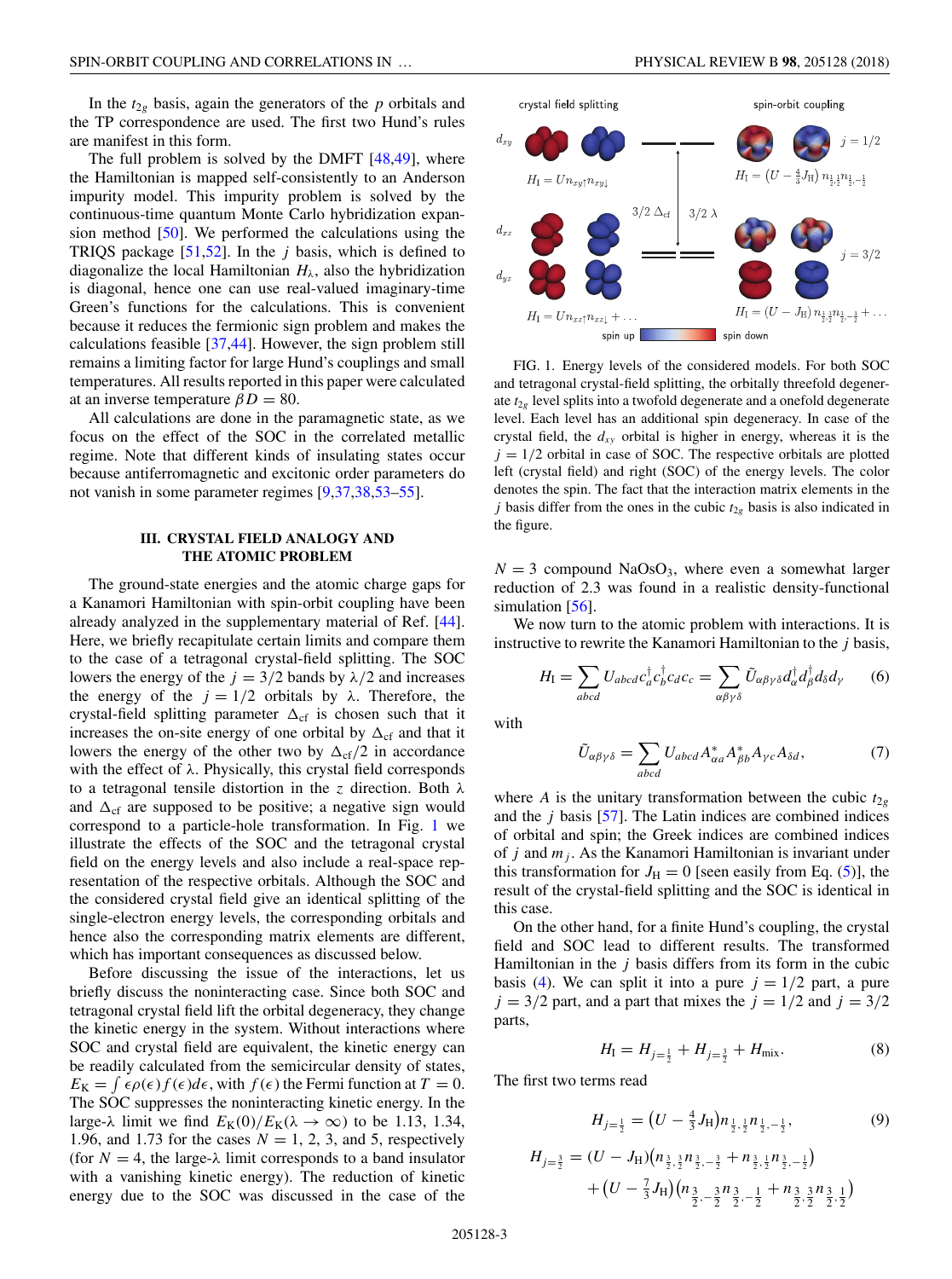<span id="page-3-0"></span>
$$
+(U - \frac{7}{3}J_{\rm H})(n_{\frac{3}{2},-\frac{3}{2}}n_{\frac{3}{2},\frac{1}{2}} + n_{\frac{3}{2},\frac{3}{2}}n_{\frac{3}{2},-\frac{1}{2}})
$$
  
+
$$
\frac{4}{3}J_{\rm H} d_{\frac{3}{2},-\frac{3}{2}} d_{\frac{3}{2},\frac{3}{2}} d_{\frac{3}{2},-\frac{1}{2}} d_{\frac{3}{2},\frac{1}{2}} d_{\frac{3}{2},\frac{1}{2}} d_{\frac{3}{2},\frac{3}{2}};
$$
  
+
$$
\frac{4}{3}J_{\rm H} d_{\frac{3}{2},-\frac{1}{2}} d_{\frac{3}{2},\frac{1}{2}} d_{\frac{3}{2},-\frac{3}{2}} d_{\frac{3}{2},\frac{3}{2}};
$$
(10)

the density-density part of  $H_{\text{mix}}$  is

$$
H_{\text{mix, dd}} = (U - \frac{5}{3}J_{\text{H}})(n_{\frac{1}{2},\frac{1}{2}}n_{\frac{3}{2},\frac{3}{2}} + n_{\frac{1}{2},-\frac{1}{2}}n_{\frac{3}{2},-\frac{3}{2}})
$$
  
+  $(U - 2J_{\text{H}})(n_{\frac{1}{2},\frac{1}{2}}n_{\frac{3}{2},\frac{1}{2}} + n_{\frac{1}{2},-\frac{1}{2}}n_{\frac{3}{2},-\frac{1}{2}})$   
+  $(U - \frac{7}{3}J_{\text{H}})(n_{\frac{1}{2},\frac{1}{2}}n_{\frac{3}{2},-\frac{1}{2}} + n_{\frac{1}{2},-\frac{1}{2}}n_{\frac{3}{2},\frac{1}{2}})$   
+  $(U - \frac{8}{3}J_{\text{H}})(n_{\frac{1}{2},\frac{1}{2}}n_{\frac{3}{2},-\frac{3}{2}} + n_{\frac{1}{2},-\frac{1}{2}}n_{\frac{3}{2},\frac{3}{2}}).$ 

The convention is that  $n_{\frac{1}{2},\frac{1}{2}}$ , for example, means  $n_{j=\frac{1}{2},m_j=\frac{1}{2}}$ . *H*<sub>mix</sub> contains 30 more terms that are not shown here.

 $H_{j=\frac{1}{2}}$  is a one-band Hubbard Hamiltonian with an effective interaction  $U_{\text{eff}} = U - 4/3 J_{\text{H}}$ . For the density-density part of  $H_{j=\frac{3}{2}}$ , one observes that the terms with the same  $|m_j|$ 's have prefactors  $U - J_H$ , whereas terms with different  $|m_j|$ 's have prefactors  $U - 7/3J_H$ . If one uses  $|m_j|$  as the orbital index and the sign of  $m_j$  as the spin, the density-density part of this Hamiltonian is similar to the density-density part of a two-band Kanamori Hamiltonian but with different prefactors. Importantly, there is only one kind of prefactor for interorbital interactions, namely  $U - 7/3J_H$ , instead of  $U - 2J_H$  and  $U 3J_H$  in Eq. [\(4\)](#page-1-0). This influences the electronic correlations, as we will see below in the case of  $N = 2$ . Following this interpretation of the  $m_j$ 's, the last two terms are pair-hopping-like expressions with an effective strength of  $4/3 J_H$ . A detailed analysis of this Hamiltonian can be found in Appendix [A.](#page-9-0)

It is useful to characterize the atomic Hamiltonian  $H_{\text{loc}} =$  $H_I + H_\lambda$  in terms of the atomic charge gap

$$
\Delta_{\text{at}} = E_0(N+1) + E_0(N-1) - 2E_0(N), \qquad (11)
$$

where  $E_0(N)$  is the ground state of a system with N electrons [\[27\]](#page-12-0). According to the Mott-Hubbard criterion, the metalinsulator transition takes place when  $\Delta_{at}$  exceeds the kinetic energy. Hence, the proximity of interaction parameters to the associated critical value  $U_c$  can be used to anticipate the strength of electronic correlations.

We start with a discussion of the crystal-field splitting [\[58–61\]](#page-12-0). For fillings  $N = 1, 2,$  and 5, the ground state does not change with the crystal-field splitting. For  $N = 3$  and  $N = 4$ , there is a level crossing with a transition from a high-spin to a low-spin state (e.g., from  $|\uparrow, \uparrow, \uparrow \rangle$  to  $|\uparrow \downarrow, \uparrow, 0 \rangle$ ), which is responsible for differences in the atomic charge gap for small and large  $\Delta_{cf}$ . The respective values for the charge gap in the limits of small and large  $\Delta_{cf}$  are listed in Tables I and II. Note that in the large  $\Delta_{cf}$  limit, the relevant Hamiltonian is a two-orbital one for fillings  $N = 1, 2,$  and 3, and a one-orbital one for *N* = 5. For the Kanamori Hamiltonian with *ν* orbitals, the charge gap depends on the relative filling; at half filling it is  $\Delta_{at} = U + (v - 1)J_H$ , otherwise  $U - 3J_H$ . The filling  $N = 4$  is special as an electron can only be added by paying additionally crystal-field splitting energy.

TABLE I. Comparison of the atomic charge gap  $\Delta_{at}$  obtained from a spin-orbit coupling  $\lambda$  or a tetragonal crystal-field splitting  $\Delta_{\text{cf}}$ in the limit  $\lambda$ ,  $\Delta_{cf} \ll J_H$ .

| N | SOC.                           | Crystal field                          |
|---|--------------------------------|----------------------------------------|
|   | $U-3J_{\rm H}+1/2\lambda$      | $U-3J_{\rm H}$                         |
|   | $U - 3J_{\rm H} + 1/2\lambda$  | $U - 3J_{\rm H} + 3/2 \Delta_{\rm cf}$ |
|   | $U + 2J_{\rm H} - 3/2 \lambda$ | $U + 2J_{\rm H} - 3/2 \Delta_{\rm cf}$ |
|   | $U-3J_{\rm H}+\lambda$         | $U-3J_{\rm H}$                         |
|   | $U-3J_{\rm H}+\lambda$         | $U - 3J_{\rm H} + 3/2 \Delta_{\rm cf}$ |

We now turn to the discussion of SOC. Note that the limits  $\lambda \ll J_H$  and  $\lambda \gg J_H$  correspond to the *LS* and *jj* coupling scheme, respectively. A look at Tables I and II reveals that practically all entries are different from the corresponding crystal-field ones. The values for a large SOC can be obtained from the Hamiltonian expressed in the *j* basis discussed above. For  $N = 5$ , where the effective model is a singleorbital model, the interaction parameter is  $U - \frac{4}{3}J_H$ , as seen from Eq. [\(9\)](#page-2-0), in contrast to the crystal field result, where one obtains simply *U*, instead. In the case of  $N = 2$ , it is interesting to note that the dependence of the charge gap on  $J_H$  is different in sign for the SOC and the crystal field. This follows from Eq.  $(10)$ , which does not favor the alignment of the angular momenta  $j_z$  of the respective orbitals (see also Appendix  $\overline{A}$ ). This opposite behavior is also reflected in the full DMFT solution, as we discuss below. We will see that for  $N = 2$ , there are parameter regimes, where the correlation strength increases with crystal-field splitting, but it decreases with SOC.

#### **IV. DMFT RESULTS**

We now turn to the DMFT results. We focus on the interplay between the SOC and electronic correlations, which we follow by calculating the Matsubara self-energies. Due to the symmetry, the Green's functions and the self-energies are diagonal in the *j* basis with two independent components  $\Sigma_{1/2}$ and  $\Sigma_{3/2}$ .

Figure [2](#page-4-0) displays the calculated self-energies for the  $N = 1$ case. One can see that due to the SOC  $|Im\Sigma_{3/2}|$  is larger and its slope at low energies that determines the quasiparticle residue

$$
Z_{\nu} = \lim_{i\omega_n \to 0} \left[ 1 - \frac{\partial \text{Im} \Sigma_{\nu} (i\omega_n)}{\partial i\omega_n} \right]^{-1} \tag{12}
$$

is larger. The origin of that is discussed below, where we investigate the evolution of  $Z_{\nu}$  with  $\lambda$  for all integer occu-

TABLE II. Comparison of the atomic charge gap  $\Delta_{at}$  obtained from a spin-orbit coupling  $\lambda$  or a tetragonal crystal-field splitting  $\Delta_{\text{cf}}$ in the limit  $\lambda$ ,  $\Delta_{cf} \gg J_H$ .

| N              | SOC.                      | Crystal field                          |
|----------------|---------------------------|----------------------------------------|
|                | $U - 7/3 J_{\rm H}$       | $U-3J_{\rm H}$                         |
|                | $U - J_{\rm H}$           | $U+J_{\rm H}$                          |
| 3              | $U - 7/3 J_{\rm H}$       | $U-3J_{\rm H}$                         |
| $\overline{4}$ | $U-3J_{\rm H}+3/2\lambda$ | $U - 5J_{\rm H} + 3/2 \Delta_{\rm cf}$ |
|                | $U - 4/3 J_{\rm H}$       |                                        |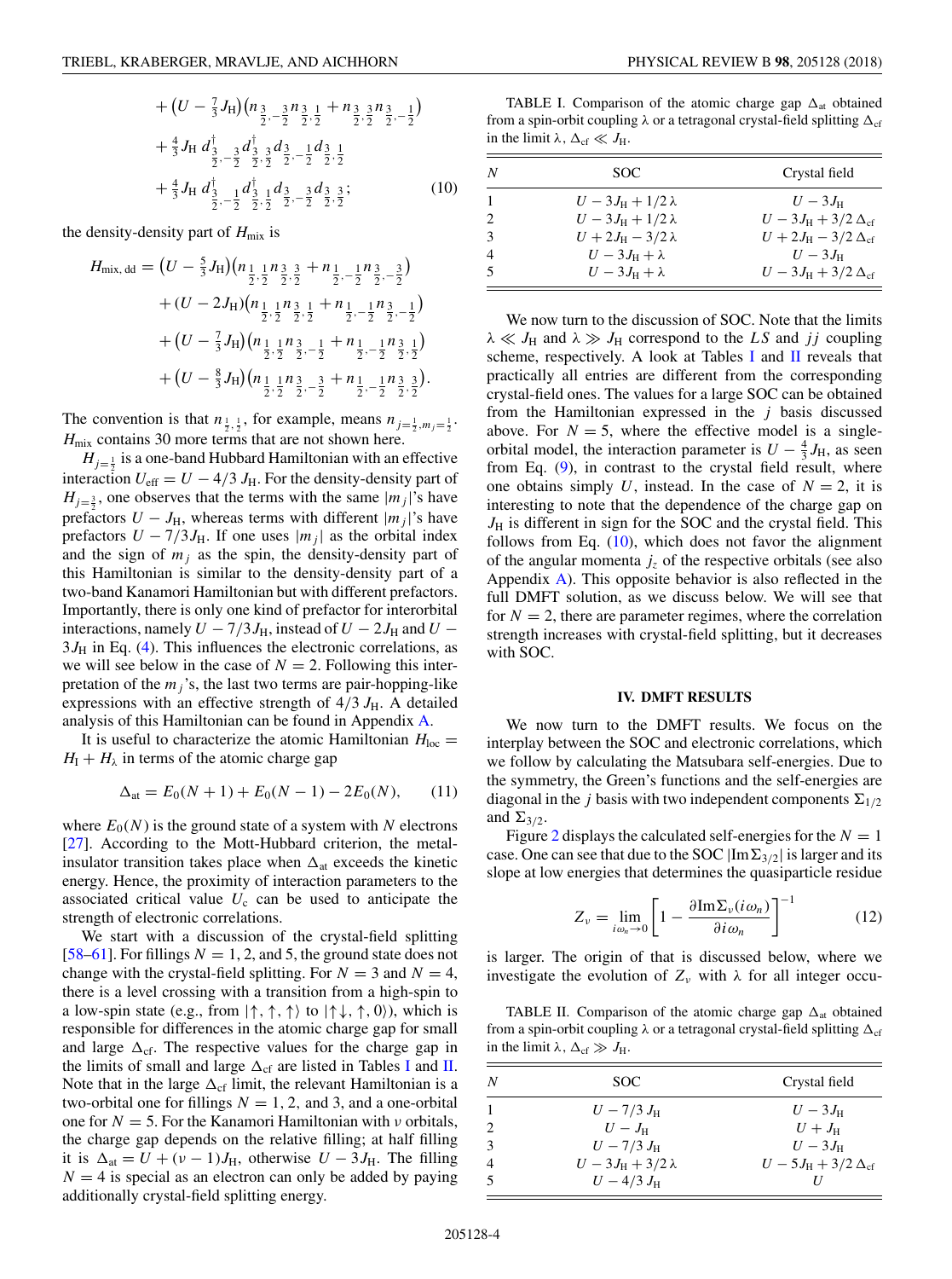<span id="page-4-0"></span>

FIG. 2. Real (a) and imaginary (b) part of the self-energy for the parameters  $N = 1$ ,  $\lambda = 0.1$ ,  $U = 3$ , and  $J_H = 0.1 U$ . The green squares display the results without SOC for comparison. The lines show a polynomial fit of degree four through the first six Matsubara frequencies.

pancies, but let us first discuss the other part of the interplay, namely the influence of the electronic correlations on the SOC.

# **A. Influence of electronic correlations on the SOC, effective SOC**

For this purpose it is convenient to introduce the average self-energy

$$
\Sigma_{\rm a} = \frac{2}{3} \Sigma_{\frac{3}{2}} + \frac{1}{3} \Sigma_{\frac{1}{2}} \tag{13}
$$

and the difference

$$
\Sigma_{\rm d} = \Sigma_{\frac{1}{2}} - \Sigma_{\frac{3}{2}}.\tag{14}
$$

In terms of  $\Sigma_{a,d}$  the self-energy matrix can be written in the form

$$
\Sigma = \Sigma_{a} \mathbb{1} + \frac{2}{3} \Sigma_{d} I_{t_{2g}} \cdot \mathbf{s}, \qquad (15)
$$

which holds in any basis (see Appendix  $\bf{B}$ ). This form is also convenient as one can directly see that  $\Sigma_d$  determines the influence of electronic correlations on the physics of SOC.

In particular, because the Green's function is

$$
G(k, i\omega_n) = [i\omega_n + \mu - H_0(k) - \Sigma(i\omega_n)]^{-1}
$$
 (16)

with  $H_0(k)$  the noninteracting Hamiltonian that includes the SOC, the real part of the self-energy can be used to define the effective spin-orbit-coupling constant

$$
\lambda_{\text{eff}} = \lambda + \frac{2}{3} \operatorname{Re} \Sigma_{\text{d}} (i\omega_n \to 0). \tag{17}
$$

For all cases we looked at (some data is shown in Appendix [B\)](#page-10-0), we find that the real part of  $\Sigma_d(i\omega_n)$  is positive for all  $\omega_n$  (as long as the system is metallic) and its effect hence adds up to the bare SOC Hamiltonian so that  $\lambda_{\text{eff}} > \lambda$ , as found also in realistic studies [\[21,22,40\]](#page-12-0). Notice that there is also a further renormalization of the overall band structure due to the frequency dependence of the self-energy [\[22,41\]](#page-12-0). The effects on the quasiparticle dispersions, for instance on the liftings of the quasiparticle degeneracies, can be phrased in terms of the quasiparticle SOC constant  $\lambda^* = Z\lambda_{\rm eff}$  [\[22\]](#page-12-0) with quasiparticle renormalization  $Z < 1$ , hence  $\lambda^*$  can be smaller or larger than the bare *λ*. However, relative to the other features of the quasiparticle dispersions that are obviously renormalized by *Z*, too, the SOC splittings are enhanced due to the effect of  $\Sigma_d$ .

## **B. Influence of SOC on electronic correlations: One and five electrons**

In the remainder of the paper we investigate how the SOC influences the electronic correlations, which is followed by calculating the *j* -orbital occupations and the quasiparticle residues  $Z_{\nu}$ . These are calculated by fitting six lowest frequency points of Matsubara self-energies to a fourth order polynomial, as shown in Fig. 2(b).

Without SOC, one electron and one hole (five electrons) in the system are equivalent due to the particle-hole symmetry, but the SOC breaks this symmetry. For large *λ*, only the  $j = 3/2$  ( $j = 1/2$ ) orbitals are partially occupied for  $N = 1$  $(N = 5)$ . Hence, these are more interesting regarding electronic correlations. In Figs.  $3(a)$  and  $3(b)$ , we show how the quasiparticle weights and the fillings of these orbitals change when the SOC is increased. The corresponding atomic charge gap is also plotted, Fig. [3\(c\).](#page-5-0)

The change in orbital polarization influences the correlation strength. This is best seen for  $J<sub>H</sub> = 0$ , since then the effective repulsion is simply *U*, independent of the SOC. The quasiparticle weight of the relevant orbitals is reduced by the SOC as the polarization increases, which is shown in Fig.  $3(b)$  for  $U = 3$  (circles). The reduction is weak for  $N = 1$ but strong for  $N = 5$ , which is due to the lower kinetic energy of one hole in one  $j = 1/2$  orbital compared to the energy of one electron in two  $j = 3/2$  orbitals. In the case of  $U = 3$  and  $J_{\rm H} = 0$ , even a metal-insulator transition takes place.

The Hund's coupling reduces the correlation strength (stars, crosses). This happens for two reasons:  $J_{\rm H}$  reduces the polarization, and it decreases the atomic charge gap. The latter is expected for  $N = 1$ , where the effective number of orbitals reduces with increasing *λ* from three to two. In this case, a finite exchange interaction  $J_H$  leads to a reduction of the repulsion between electrons in different orbitals.

Interestingly,  $J_H$  also decreases the strength of correlations for  $N = 5$  in the limit of large  $\lambda$ , although the effective number of orbitals is one and interorbital effects are thus suppressed. However, the transformation from the cubic Kanamori Hamiltonian to its *j* -basis equivalent mixes interand intraorbital interactions, so that the effective  $j = 1/2$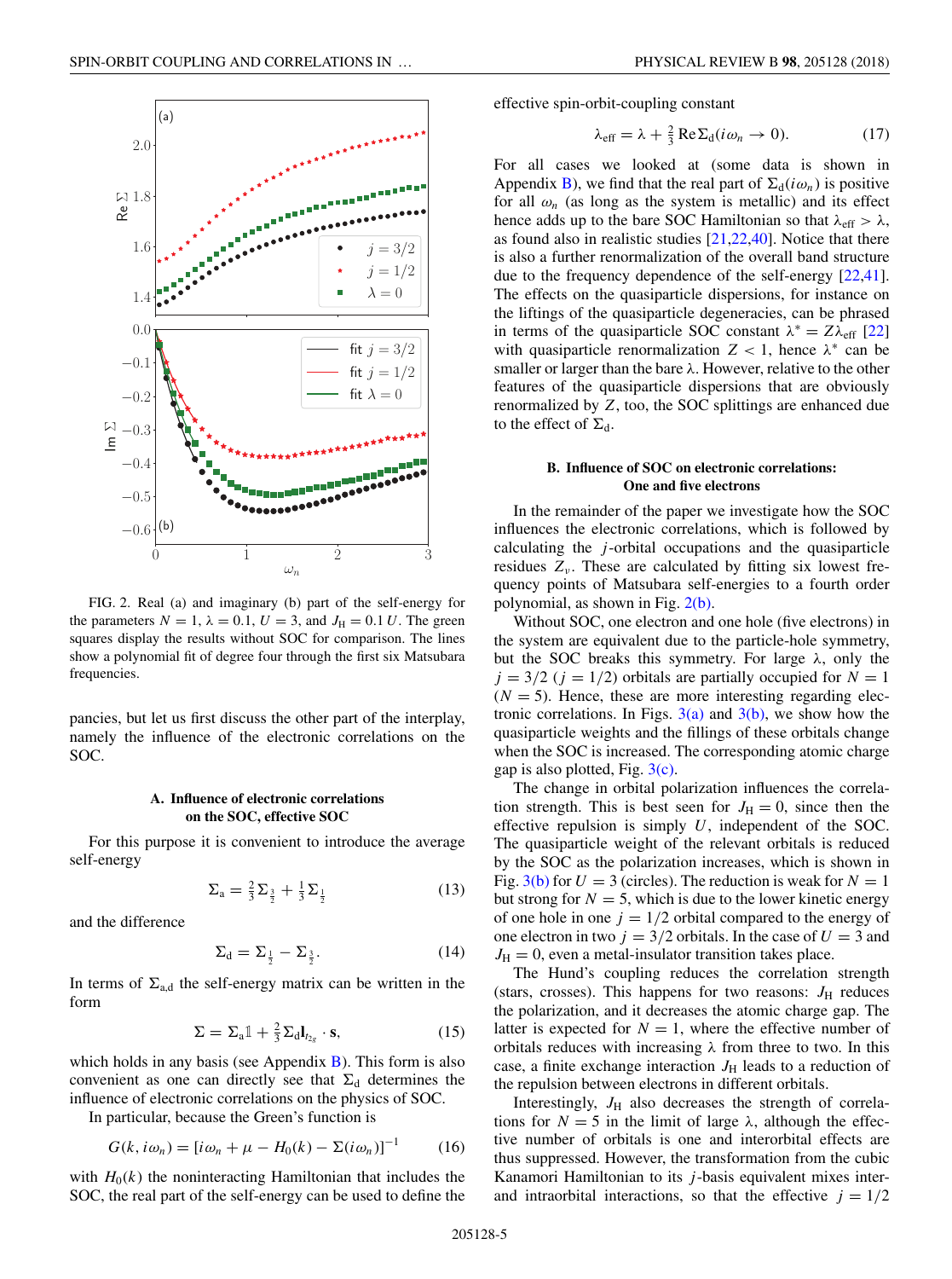<span id="page-5-0"></span>

FIG. 3. Influence of the spin-orbit coupling for a filling of  $N = 1$ (right column) and  $N = 5$  (left column) for  $U = 3$ . (a) Quasiparticle weight *Z* of the  $j = 3/2$  orbitals (for  $N = 1$ ) and of the  $j = 1/2$ orbitals (for  $N = 5$ ). (b) Electron density *n* of the  $j = 3/2$  orbitals  $(N = 1)$  and hole density of the  $j = 1/2$  orbitals  $(N = 5)$  to allow for a better comparability. The green dotted line displays the respective noninteracting results. (c) Atomic charge gap  $\Delta_{at}$ .

interaction strength is  $U - 4/3 J_H$ , as explained in Sec. [III.](#page-2-0) In contrast, in the case of a large tetragonal crystal-field splitting, the atomic charge gap is indeed simply given by *U* for  $N = 5$ .

It is also interesting to compare the dependence of the respective orbital occupation *n* with the noninteracting result [green dotted line in Fig.  $3(b)$ ]. One can see that the correlations increase the orbital polarization  $n_{3/2} - n_{1/2}$ , in line of what one would expect from the enhancement of the SOC physics by electronic correlations discussed above. As shown below, we find similar behavior also for other fillings, but not for  $N = 3$  when the Hund's coupling is large.

#### **C. Half filling**

In Fig. 4 we display the quasiparticle weight of the  $j = 3/2$ orbitals (again, the  $j = 1/2$  are emptied out with SOC and are therefore not discussed here) at  $N = 3$  for several λ. One can see that  $\lambda$  strongly increases  $U_c$  and changes the behavior



FIG. 4. Quasiparticle weight  $Z_{3/2}$  of the  $j = 3/2$  orbital as a function of *U* for  $J_H = 0.1$  *U* and a total filling of  $N = 3$ .

drastically. To understand why this occurs, first recall that at  $\lambda = 0$ , Hund's coupling strongly reduces the kinetic energy since it enforces the high-spin ground state [\[25\]](#page-12-0). Hence, the Hund's coupling leads to a drastic reduction of the critical interaction strength [\[26\]](#page-12-0). This causes a steep descent of *Z* as a function of *U* when the critical *U* is approached (see Fig. 4 for  $\lambda = 0$  and  $J_{\text{H}} = 0.1 U$ .

As *λ* is large, this physics does not apply any more. The filling of the  $j = 3/2$  orbitals increases to three electrons in two orbitals. Since the Hamiltonian of the  $j = 3/2$  orbitals alone is particle-hole symmetric, this large *λ* limit shows identical physics to the large  $\lambda$  limit in the case of  $N = 1$ . As described above in Sec. [IV B,](#page-4-0) this  $\lambda \to \infty$  system is characterized by an increase of  $Z$  with increasing  $J_H$ . This is opposite to the half-filled  $N = 3$  case at  $\lambda = 0$ , where Z decreases with  $J_{\rm H}$ .

In Figs.  $5(a)$ – $5(c)$  we show how the quasiparticle weight, the orbital polarization, and the atomic charge gap vary with *λ*, respectively. We find that *Z* increases for physically relevant Hund's couplings (e.g.,  $J_H = 0.1 U$ ,  $J_H = 0.2 U$ ). Furthermore, the qualitative difference between the small and the large  $\lambda$  limits discussed above results in crossings of the  $Z(\lambda)$ curves for different Hund's couplings [see Fig.  $5(a)$ ]. These crossings are already expected from the atomic charge gap, which is  $U + 2J_H$  for  $\lambda = 0$  and drops to  $U - 7/3J_H$  for  $\lambda \to \infty$ , as shown in Tables [I](#page-3-0) and [II](#page-3-0) as well as in Fig. [5\(c\).](#page-6-0)

The results in Fig. [5](#page-6-0) show that SOC can strongly modify the correlation strength. One needs to notice, though, that it takes a quite large *λ* for these changes to occur; for instance, full polarization is reached at  $\lambda \approx 1$ , whereas it occurs at  $\lambda \approx 0.3$  in the case of  $N = 1$  and  $U = 3$  (compare Fig. [5](#page-6-0)) with Fig. 3). In this respect we notice also that in contrast to the  $N = 1$  case, the electronic correlations increase the orbital polarization at  $N = 3$  as compared to the noninteracting result only for small values of  $J_{\rm H}$ .

#### **D. Two electrons**

We now discuss the interesting case of two electrons. In the absence of SOC, this is the case of a Hund's metal. Figure [6](#page-6-0) shows the dependence of *Z* on *U* for several values of *λ* and  $J_H/U = 0.2$ . The data at small  $\lambda$  exhibit a tail with small Z, which is characteristic for the Hund's metal regime. The SOC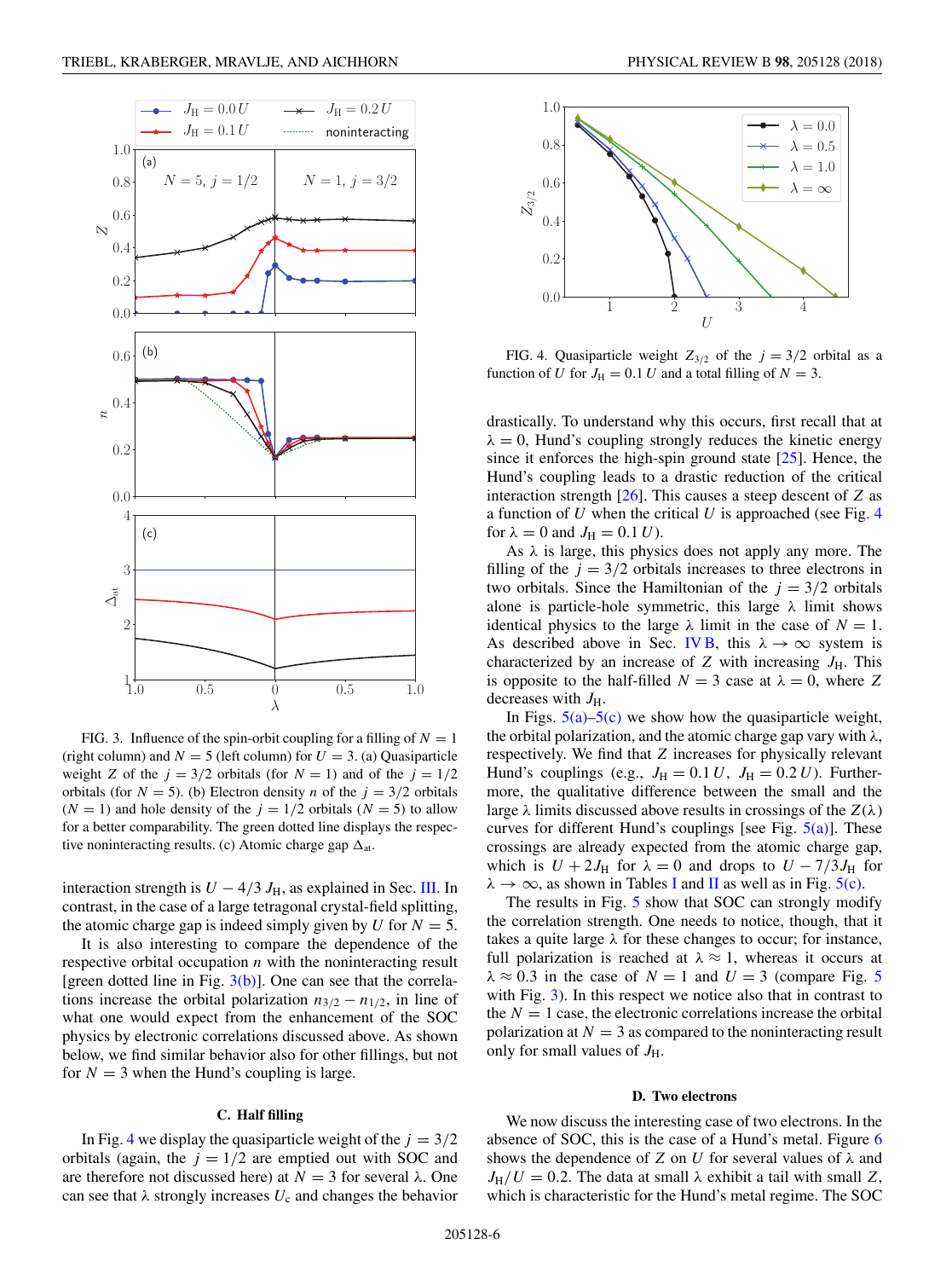<span id="page-6-0"></span>

FIG. 5. Quasiparticle weight  $Z_{3/2}$  (a) and filling  $n_{3/2}$  (b) of the electrons in the  $j = 3/2$  orbitals as functions of  $\lambda$  for  $U = 2$ . The green dotted line displays the respective noninteracting results. (c) Atomic charge gap  $\Delta_{at}$ .

has a drastic effect here; increasing *λ* suppresses the Hund's metal behavior and leads to a featureless, almost linear, approach of *Z* towards 0 with increasing *U*. Interestingly, the influence of  $\lambda$  on *Z* is opposite at small *U* where increasing *λ* increases *Z*, thus making the system less correlated, and at a high *U*, where *Z* diminishes with  $\lambda$  and hence correlations become stronger.

The latter behavior is easy to understand. A strong SOC reduces the number of relevant orbitals from three to two and leads to the increase of the atomic charge gap from  $U - 3J_H$ to  $U - J_H$  [see Fig. [8\(c\)](#page-7-0) and Sec. [III\]](#page-2-0). Both the reduction of the kinetic energy due to the reduced degeneracy and the increase of the atomic charge gap with *λ* contribute to a smaller critical *U*, which is indeed seen on the plot. We want to note here that the reduction of the critical *U* is even stronger for the crystal-field case (shown as a dashed line in Fig. 6), since there the corresponding atomic gap is larger  $(U + J_H)$ , see Sec. [III\)](#page-2-0).

We turn now to the small-*U* regime where the SOC reduces the electronic correlations. One can rationalize this from a



FIG. 6. Quasiparticle weight *Z* of the  $j = 3/2$  orbital as a function of *U* for  $J_H = 0.2 U$  and  $N = 2$ . The dashed line shows the corresponding  $Z$  of the  $d_{xz}$  orbital in the case of an infinite tetragonal crystal-field splitting.

scenario that pictures Hund's metals as doped Mott insulators at half filling [\[33–36\]](#page-12-0). Figure 7 presents the values of *U* where a Mott insulator occurs. Let us first discuss the case without SOC, i.e., the left panel of Fig. 7. In this picture of doped Mott insulators, the correlations for small interactions at  $N =$ 2 are due to proximity to a half-filled insulating state. For interaction parameters  $U$  and  $J_H$  that lead to a Mott insulator at half filling, doping with holes leads to a metallic state with low quasiparticle weight. This low-*Z* region persists to doping concentrations of more than one hole per atom, as can be seen from Fig. 2 in Ref. [\[26\]](#page-12-0). As a result, for an interaction *U* in between the critical values for two and three electrons  $U_c(N = 3) < U < U_c(N = 2)$ , the quasiparticle weight is small, but not zero. As one increases now *λ*, the critical *U* at  $N = 3$  increases strongly, and the insulating state appears



FIG. 7. The Mott insulator occurs for values of *U* indicated by bars for a Hund's coupling of  $J_H = 0.2 U$ . The left plot (a) shows the case without SOC, the right (b) with infinite SOC. Note that in the latter case no Mott insulator occurs for  $N = 4$  since this case is a band insulator. The critical values for  $\lambda = 0$  are taken from Ref. [\[26\]](#page-12-0). The red crosses indicate the critical  $U$  in the case where a tetragonal crystal field is applied instead of the SOC.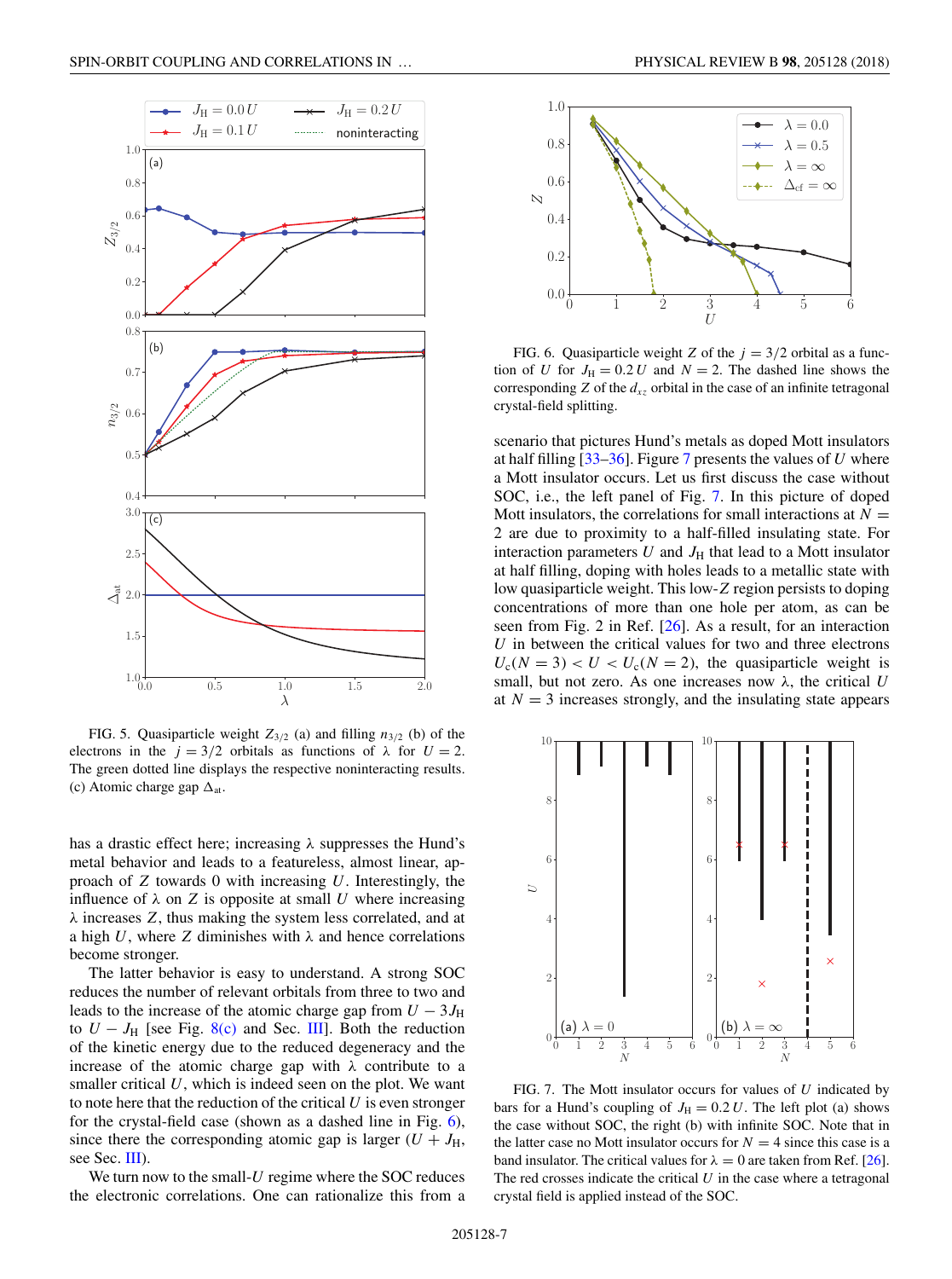<span id="page-7-0"></span>

FIG. 8. Quasiparticle weight of the electrons (a), filling (b), and the atomic charge gap (c) for  $N = 2$  and  $U = 2$ . Solid lines correspond to the SOC case, and  $j = 3/2$  quantities are plotted as functions of *λ*. Dashed lines are the results for a crystal-field splitting, where we plot  $d_{xz/yz}$  quantities as functions of  $\Delta_{cf}$ .

only for large values of *U*, see the right panel of Fig. [7.](#page-6-0) Consequently, the  $N = 2$  state cannot be viewed as a doped  $N = 3$  Mott insulator any more. In fact, for a large SOC, the critical interaction strength  $U_c$  for a Hund's coupling of  $J_H/U = 0.2$  is lowest for  $N = 2$ , as displayed in Fig. [7.](#page-6-0) As a consequence, the Hund's tail disappears (this was earlier noted also in a rotationally-invariant slave boson study of a five orbital problem [\[45\]](#page-12-0)), as highlighted in Fig. [6,](#page-6-0) and the quasiparticle weight increases with SOC in the case of a small *U* and large Hund's couplings [see Fig.  $8(a)$ ]. In passing we note that the DMFT self-consistency is essential to account for the increase of *Z* in the small *U* regime. Calculations for an impurity model found a suppression of the Kondo temperature (and hence a suppression of *Z*) with increased  $\lambda$  [\[43\]](#page-12-0), which is different from what we find in the DMFT results here.

Figure  $8(b)$  shows the orbital occupancy as a function of *λ*. Like in  $N = 1$ ,  $N = 5$ , and, for small enough  $J<sub>H</sub>$ , also  $N = 3$ , from a comparison with the noninteracting result one finds that the SOC usually leads to a larger orbital polarization



FIG. 9. Quasiparticle weight  $Z_{3/2}$  of the  $j = 3/2$  orbital as a function of *U* for  $\lambda \to \infty$  and a total filling of  $N = 2$ . The inset shows the respective impurity spectral functions for  $U = 3$  and  $J_{\text{H}} = 0$  (blue) and  $J_{\text{H}} = 0.2 U$  (black). As the Hund's coupling  $J_H$  increases, the quasiparticle weight (= area of the quasiparticle peak) stays the same, whereas the position of the Hubbard bands changes due to different charge gaps. To obtain the spectral functions, imaginary-time data has been analytically continued using a maximum entropy method [\[62\]](#page-13-0) with an alternative evidence approximation  $[63]$  and the preblur formalism  $[64]$ .

when the interactions are present. Looking at the data more precisely, this ceases to hold in the large-*λ* regime. We actually find this at other fillings, too. At values of *λ* where the noninteracting result is already fully polarized, the electronic correlations reintroduce some charge in the empty/fully polarized orbital.

In Fig. 8, we also compare the influence of the SOC to that of a tetragonal crystal field. One sees that the crystal field always increases the correlation strength. To understand this it is convenient to recall that the atomic gaps are different, and as a result, also the critical *U*'s are different. For an infinite crystal field, they are marked with crosses in Fig. [7\(b\).](#page-6-0) In particular, the critical interaction at  $N = 2$  in the case of an infinite crystal field is only slightly larger than the critical interaction at  $N = 3$  without any splitting. Therefore, Hund's metals with interactions in the range  $U_c(N = 3)$  $U < U_c$ (*N* = 2) become insulating, as the interaction driven Mott transition at  $N = 2$  is pushed to such small values of  $U_c$  by the large  $\Delta_{cf}$ . Another difference is the ground state degeneracy, which is three for the  $S = 1$  ground state of the two-orbital Kanamori and five in the case of the  $J = 2$  ground state of  $H_{j=3/2}$ , see Appendix [A,](#page-9-0) which also points to weaker correlations in the SOC case.

Another interesting observation from Fig.  $8(a)$  is that the quasiparticle weight is almost independent of Hund's coupling in the limit of large  $\lambda$  for  $U = 2$ . In Fig. 9, we show that the weak dependence on  $J<sub>H</sub>$  is also apparent for other values of *U* and only becomes significant when the Hund's coupling is exceeding  $J_{\rm H} > 0.2 U$ . However, since the atomic gap does depend on  $J_{\rm H}$ , the position of the Hubbard bands are different, even though *Z* is the same, as shown in the inset of Fig. 9.

#### **E. Four electrons**

The filling of four electrons is special because strong SOC leads to a band insulator with fully occupied  $j = 3/2$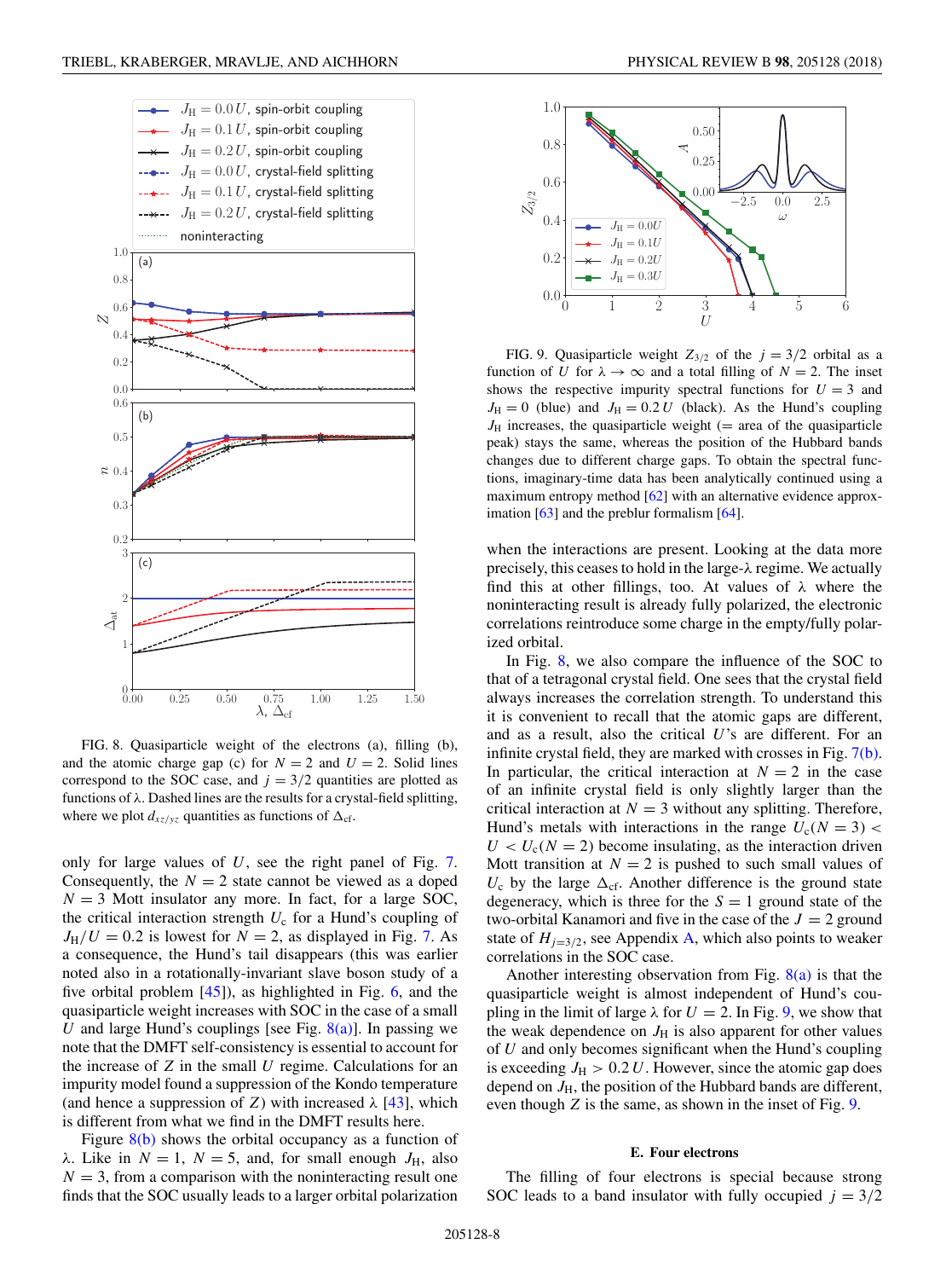<span id="page-8-0"></span>

FIG. 10. Quasiparticle renormalization (a), filling (b), and atomic charge gap (c) of the orbitals as functions of spin-orbit coupling (full lines) and crystal-field splitting (dashed lines) for  $N = 4$ ,  $U = 2$ ,  $J_H = 0.2 U$ . Full dots indicate insulating phases. In the case of SOC, all calculations with  $\lambda \geqslant 0.7$  are insulating, whereas in the case of a crystal field only the last point shown ( $\Delta_{cf} = 1.5$ ) is insulating. The green dotted lines shows the orbital fillings in the noninteracting case. Then, crystal field and SOC are equivalent.

orbitals and empty  $j = 1/2$  orbitals, with no renormalization  $(Z = 1)$  for both orbitals in the large  $\lambda$  regime. Figure  $10(a)$ shows the quasiparticle renormalization of both orbitals in the metallic phase as a function of  $\lambda$ . One can see that  $Z_{3/2}$  is hardly affected, and  $Z_{1/2}$  increases only slightly for the given parameters  $U = 2$  and  $J_H = 0.2 U$ , indicating that the orbital polarization affects only weakly the correlation strength, unless in close vicinity to the metal-insulator transition.

A comparison to the crystal-field results shows two major differences: First, the orbital polarization, displayed in Fig. 10(b), is smaller in the case of the crystal field, as compared to the SOC case, and a larger value of crystal-field splitting is needed to reach a band insulator. The reason for this is a larger atomic gap in the SOC case [see Fig.  $10(c)$  and Tables [I](#page-3-0) and  $\text{II}$ . Second, the quasiparticle renormalization of the less occupied (in the case of crystal field  $d_{xy}$ ) orbital is lowest when its filling is around 1*/*2. This enhancement of correlation effects at half filling is absent for the  $j = 1/2$  orbital.

#### **F. Discussion**

It is interesting to discuss our results in the context of real materials and to consider which parameter regimes are realized (see also Refs. [\[19,44\]](#page-12-0)). One can first recall the atomic values  $\zeta$  for the SOC that roughly increase with the fourth power of the atomic number. It takes small values in 3*d* (Mn: 0*.*04 eV, Co: 0*.*07 eV, intermediate values in 4*d* (Ru: 0*.*13 eV, Rh: 0*.*16 eV, and reaches considerable strength in 5*d* (Os: 0*.*42 eV, Ir: 0*.*4 eV atoms [\[65\]](#page-13-0). These atomic values are representative also for the values of SOC *λ* found in corresponding oxides. Regarding interaction parameters, one can roughly take that  $J_H/U = 0.1$  and values of U that diminish from 4 eV(in 3*d*), 3 eV(4*d*), 2 eV(5*d*). Finally, the bandwidth will vary from case to case, since it depends the most on structural details among all the microscopic parameters. As a rule of thumb, however, it increases with the principle quantum number, giving values of half bandwidth from  $D =$ 1 eV(3*d*), 1*.*5 eV(4*d*), 2 eV(5*d*). These all are of course only rough estimates, meant to indicate trends.

The clear-cut case with strong influence of SOC are 5*d* oxides at  $N = 5$ . In iridates,  $\lambda/D$  ranges from 0.26 in Sr<sub>2</sub>IrO<sub>4</sub> up to 2.0 in  $Na<sub>2</sub>IrO<sub>3</sub>$  due to the small bandwidth in this compound [\[44\]](#page-12-0). Inspecting now Fig. [3,](#page-5-0) one sees that the SOC leads to a strong orbital polarization and strongly affects the correlations at those values of  $\lambda/D$ . Actually, the sensitivity to SOC at  $N = 5$  is so strong that one can expect significant impact also in 4*d*<sup>5</sup> compounds, like rhodates, too, although *λ* is by a factor of three smaller there. Indeed, the enhancement of correlations has been observed in a material-realistic DMFT study of  $Sr<sub>2</sub>RhO<sub>4</sub>$  [\[18,19\]](#page-12-0). Rather small SOC leads also to a large polarization in the particle-hole transformed counterpart  $N = 1$  (with potentially important consequences for the magnetic ordering [\[66\]](#page-13-0)), but the increase of the quasiparticle renormalization is weak, see Fig.  $3(a)$ .

Opposite to the  $N = 1$  and  $N = 5$  cases, the SOC at  $N = 3$ makes the electronic correlations weaker. Also in contrast to the former two cases, the effect of SOC on polarization and quasiparticle renormalization becomes pronounced only at larger values of  $λ$ . From Fig.  $5(b)$  we can infer that for full polarization  $\lambda/D > 0.5$  is necessary. Large values of *λ/D* can be obtained in double perovskites based on 5*d* elements. In  $Sr<sub>2</sub>ScOsO<sub>6</sub>$ , for instance, quite a substantial reduction of correlations occurs with SOC [\[67\]](#page-13-0). In case of the single perovskite  $NaOsO<sub>3</sub>$ , the SOC modifies the band structure [\[68\]](#page-13-0) too, which leads to an important suppression of kinetic energy [\[56\]](#page-12-0), as discussed also in Sec. [III.](#page-2-0) In the case of 4*d* elements, typically *λ/D <* 0*.*2; therefore we expect only small effects of the SOC on the correlation strength in these materials.

For the filling  $N = 2$ , we show in Fig. [6\(a\)](#page-6-0) a systematic suppression of the Janus-faced behavior with SOC, making the Hund's tail disappear. This effect is already sizable for  $\lambda/D \approx 0.5$  and should, hence, be present in many 5*d* systems. Indeed, it has been seen in calculations for the  $5d<sup>2</sup>$  compound  $Sr<sub>2</sub>MgOsO<sub>6</sub>$  [\[67\]](#page-13-0). For a smaller SOC of  $\lambda/D \approx 0.1$ , which is a good estimate for many 4*d* materials, we do not find a substantial change of *Z* [see, for example, Fig.  $8(a)$ ]. Therefore, we think the SOC only weakly affects the correlation strength in materials with  $4d^2$  configuration, such as  $Sr_2MoO_4$  [\[69–71\]](#page-13-0).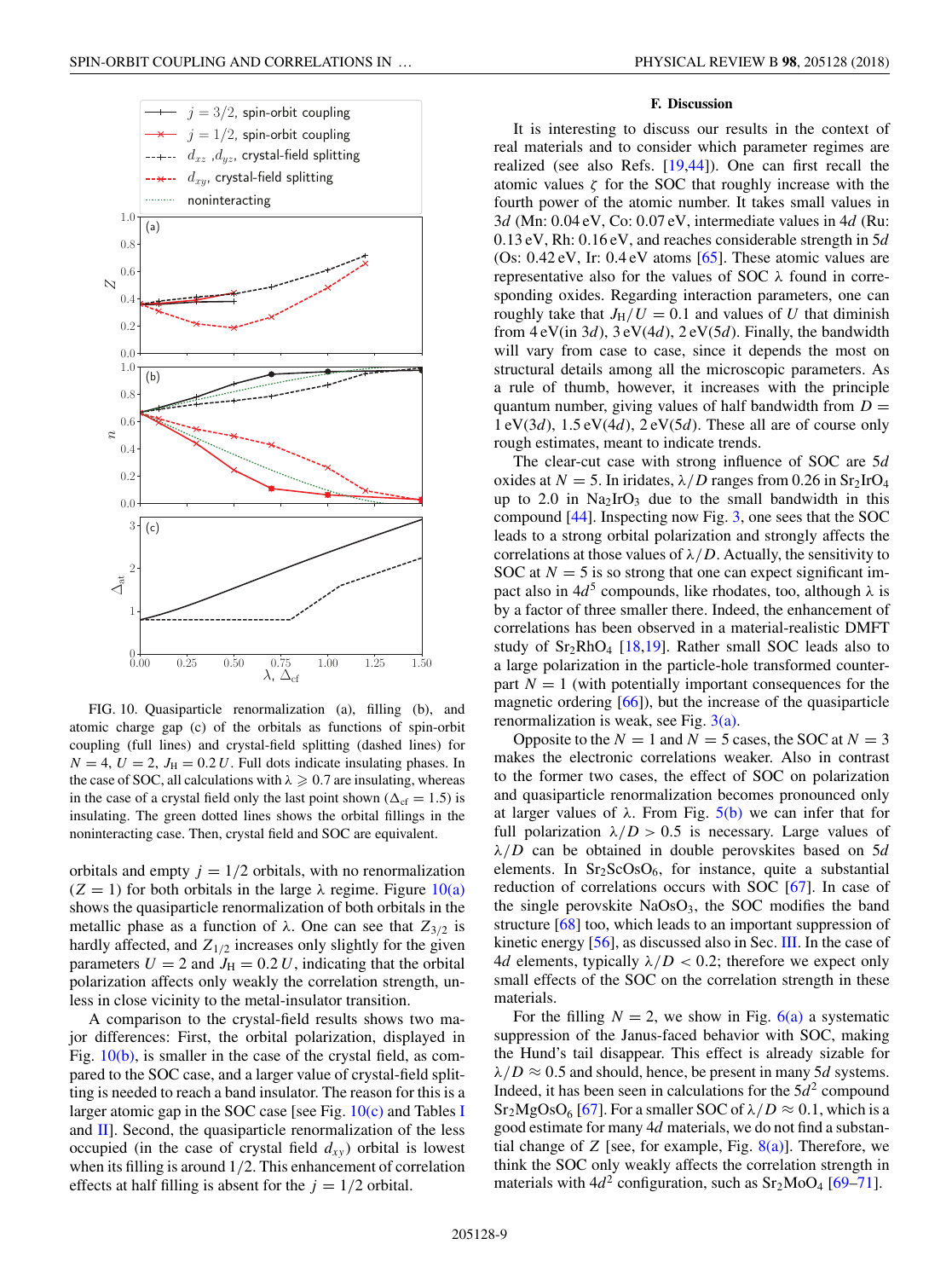<span id="page-9-0"></span>For  $N = 4$ , our model calculations predict that the SOC affects the correlation strength only a little, provided it is small enough such that the system remains in the metallic phase. If it exceeds a certain magnitude, though, a metal-insulator transition occurs. The critical *λ* decreases with increasing U. Examples for this behavior are on one hand  $Sr<sub>2</sub>RuO<sub>4</sub>$  $(\lambda = 0.10 \text{ eV})$ , where the quasiparticle renormalization hardly changes as the SOC is turned on [\[22\]](#page-12-0), and, on the other hand, NaIrO<sub>3</sub> ( $\lambda = 0.33$  eV), where the interplay of SOC and *U* leads to an insulating state [\[72\]](#page-13-0).

#### **V. CONCLUSION**

In this paper we investigated the influence of the SOC on the quasiparticle renormalization *Z* in a three-orbital model on a Bethe lattice within DMFT. Depending on the filling of the orbitals (and for  $N = 2$  also the interaction strength), the SOC can decrease or increase the strength of correlations. The behavior can be understood in terms of the SOC-induced changes of the effective degeneracy, the fillings of the relevant orbitals, and the interaction matrix elements in the low-energy subspace.

The spin-orbital polarization leads to an increase of the correlation strength for  $N = 1$  and 5, with particularly strong effect for  $N = 5$ , where a half-filled single-band problem is realized, relevant for iridate compounds. For the nominally half-filled case  $N = 3$ , the opposite trend is observed. Here, turning on SOC makes the system less correlated, and the critical interaction strength  $U_c$  for a Mott transition is increased. For the  $N = 2$  Hund's metallic phase, the influence of SOC is more involved. We find that there are two regimes as a function of *U* with opposite effect of SOC. For small *U*, the inclusion of SOC increases *Z*, whereas for large *U* it decreases  $Z$ , and in turn also the critical interaction  $U_c$  decreases. As a result, the so-called Hund's tail with small quasiparticle renormalization for a large region of interaction values, disappears. We also considered the effects of the electronic correlations on SOC and found that in the cases where the system remains metallic, correlations always enhance the effective SOC.

### **ACKNOWLEDGMENTS**

We thank Michele Fabrizio, Antoine Georges, Alen Horvat, Minjae Kim, Andrew Millis, and Hugo Strand for helpful discussion. We acknowledge financial support from the Austrian Science Fund FWF, START program Y746. Calculations have been performed on the Vienna Scientific Cluster. J.M. acknowledges the support of the Slovenian Research Agency (ARRS) under Program P1-0044.

## **APPENDIX A: ATOMIC HAMILTONIAN IN THE LIMIT OF SMALL AND LARGE SPIN-ORBIT COUPLINGS**

The full local Hamiltonian reads [see also Eq. [\(5\)](#page-1-0)]

$$
H_{loc} = H_{I} + H_{\lambda} + H_{\epsilon}
$$
  
=  $(U - 3J_{H})\frac{N(N - 1)}{2} + (\frac{5}{2}J_{H} + \epsilon)N$   
 $- 2J_{H}S^{2} - \frac{J_{H}}{2}L^{2} + \lambda I_{r_{2g}} \cdot \mathbf{s},$  (A1)

TABLE III. Eigenenergies of the Hamiltonian  $H_{j=\frac{3}{2}}$  of the  $j = 3/2$  orbitals, Eq. [\(10\)](#page-3-0).

| N                           |                               | $E_{i=3/2}$                       |
|-----------------------------|-------------------------------|-----------------------------------|
| $\Omega$                    |                               |                                   |
|                             | 3/2                           | $\epsilon$                        |
| 2                           | $\mathfrak{D}_{\mathfrak{p}}$ | $2\epsilon + U - 7/3 J_{\rm H}$   |
| $\mathcal{D}_{\mathcal{L}}$ |                               | $2\epsilon + U + 1/3 J_{\rm H}$   |
| 3                           | 3/2                           | $3\epsilon + 3U - 17/3 J_{\rm H}$ |
| $\overline{4}$              |                               | $4\epsilon + 6U - 34/3 J_{\rm H}$ |

with an SOC  $\lambda$  and an on-site energy  $\epsilon$ . Note that this Hamiltonian contains both two-particle terms like  $N^2$ ,  $\mathbf{L}^2$ , and  $S^2$ , as well as one-particle terms like *N* and  $I_{t2g} \cdot S$ . For  $\lambda = 0$ , the total spin *S* and the total orbital angular momentum *L* are good quantum numbers and determine together with the total number of electrons *N* the eigenenergies. As  $\lambda$  is finite, the energy levels split according to their total angular momentum *J*. For example, the ninefold degenerate  $S = 1$ ,  $L = 1$  ground state in the  $N = 2$  sector splits into a  $J = 2$ , a  $J = 1$ , and a  $J = 0$  sector. The respective degeneracies are  $2J + 1$ . The total angular momentum *J* is for all values of  $\lambda$  a good quantum number, in contrast to the total spin *S* and the total orbital angular momentum *L*.

For a small SOC ( $\lambda \ll J_H$ ), one can use first-order perturbation theory in order to calculate the level splitting due to the SOC. In this approximation, the spin-orbit term is approximated by  $C\lambda$  **L**  $\cdot$  **S**. The constant *C* depends on the number of electrons and is  $C = 1$ ,  $1/2$  for one and two electrons, and  $C = -1, -1/2$  for one and two holes. For three electrons,  $L = 0$ , and the first-order perturbation theory gives no energy correction. Since the total angular momentum is approximated by  $J = L + S$ , this regime is known as *LS* coupling regime.

In the limit of large SOC ( $\lambda \gg J_H$ ), the spin-orbit term is the dominant term that is solved exactly, whereas  $S^2$  and **L**<sup>2</sup> may be treated perturbatively. The many-body eigenstates of the unperturbed system are then the Slater determinants of  $j = 1/2$  and  $j = 3/2$  one-electron states. Following Eq. [\(2\)](#page-1-0), the matrix elements of  $\lambda$ **l**<sub> $t_{2g}$ </sub> · **s** depend in this unperturbed eigenbasis only on the number of electrons in the  $j = 3/2$ and the  $j = 1/2$  orbitals. The total angular momentum is  $\mathbf{J} = \sum_i \mathbf{j}_i$ , therefore, this regime is the *jj* coupling regime. For fillings  $N \leq 4$ , only the  $j = 3/2$  orbitals are occupied in the ground state. The spin-orbit term is then proportional to the particle number *N* and can be absorbed in the one-electron energy  $\epsilon$ .

Calculating the matrix elements of **S**<sup>2</sup> and **L**<sup>2</sup> for Slater determinants with different *N* and *J* using Clebsch-Gordan coefficients, one can find the eigenenergies of the Hamiltonian in the *jj* coupling regime. This approach is equivalent to looking for the eigenvalues of  $H_{j=\frac{3}{2}}$  presented in Eq. [\(10\)](#page-3-0) in the main text, where all contributions of the  $j = 1/2$  orbitals are neglected. The eigenenergies of  $H_{j=\frac{3}{2}}$ , including an onsite energy  $\epsilon$ , are shown in Table III.

It is possible to bring the Hamiltonian  $H_{j=\frac{3}{2}}$  into a more symmetric form if one assigns the absolute value of  $m_j$  as orbitals and its sign as spin, e.g.,  $d_{\frac{3}{2},\frac{1}{2}} \mapsto c_{1\uparrow}$  and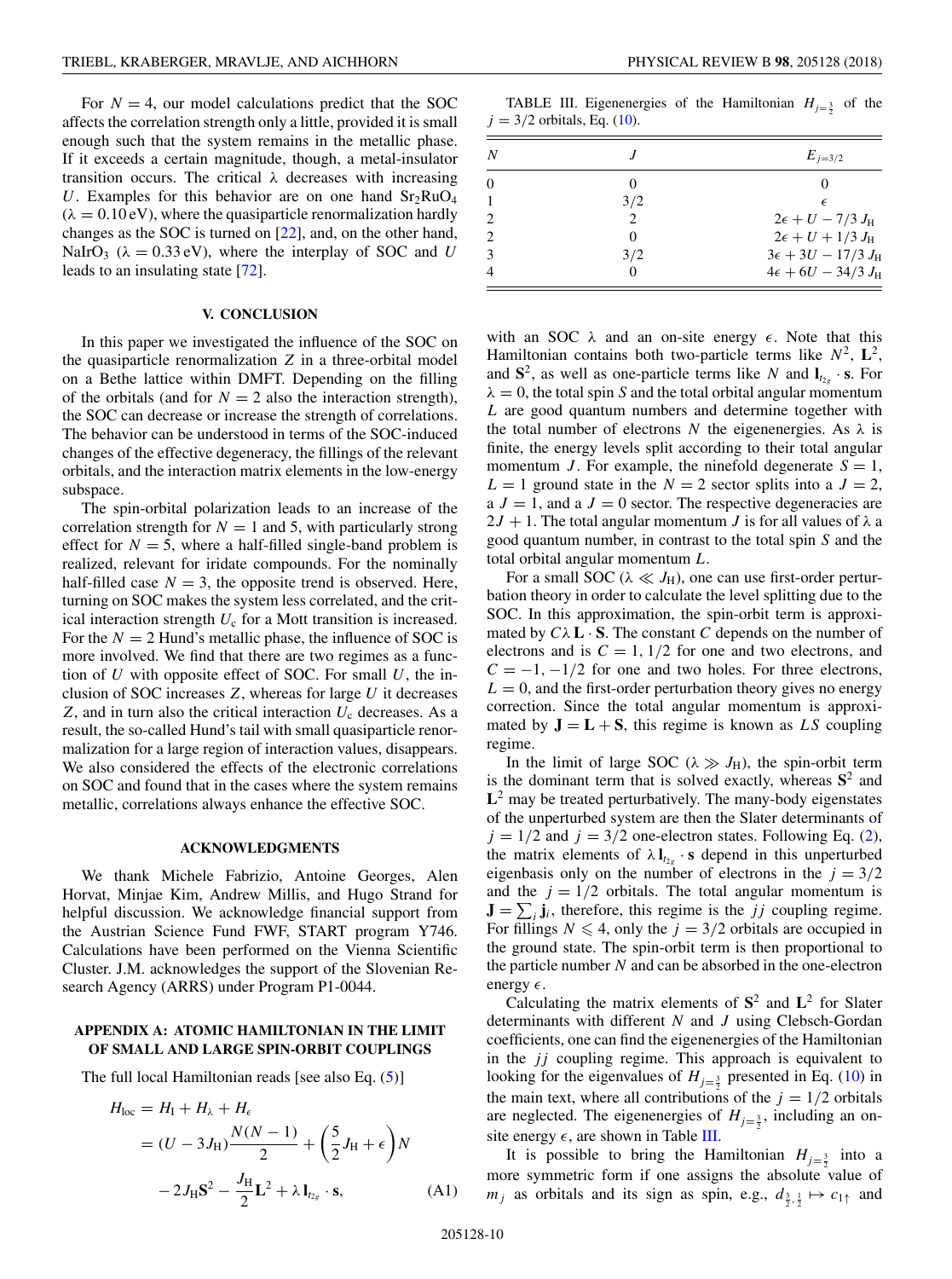<span id="page-10-0"></span> $d_{\frac{3}{2},-\frac{3}{2}} \mapsto c_{2\downarrow}$ . It reads then

$$
H_{j=\frac{3}{2}} = \left(U - \frac{5}{3}J_{\rm H}\right)\frac{N(N-1)}{2} - \frac{1}{3}J_{\rm H}N
$$

$$
+ \frac{4}{3}J_{\rm H}\left(\mathbf{T}^2 - 2T_y^2\right) \tag{A2}
$$

with a total spin

$$
\tilde{\mathbf{S}} = \frac{1}{2} \sum_{m} \sum_{\sigma \sigma'} c_{m\sigma}^{\dagger} \boldsymbol{\tau}_{\sigma \sigma'} c_{m\sigma'} \tag{A3}
$$

and the two-orbital isospin

$$
\mathbf{T} = \frac{1}{2} \sum_{\sigma} \sum_{mn'} c_{m\sigma}^{\dagger} \boldsymbol{\tau}_{mm'} c_{m'\sigma}.
$$
 (A4)

Note that  $\tilde{S}$  is not a physical spin, since it stems from mapping the sign of  $m_j$  to an artificial spin.

Hamiltonian  $(A2)$  has the structure of a generalized Kanamori Hamiltonian, where the spin-flip and pair-hopping parameters  $J_{\rm SF}$  and  $J_{\rm PH}$  are not restricted to be equal to the Hund's coupling  $J_H$  as in the ordinary Kanamori Hamiltonian  $(4)$ . In terms of **T** and  $\hat{S}$ , the generalized Kanamori Hamiltonian reads [\[27\]](#page-12-0)

$$
H_{\text{GK}} = (U + U' - J_{\text{H}} + J_{\text{SF}}) \frac{N(N - 1)}{4}
$$
  
–  $(U - U' - J_{\text{H}} + 3J_{\text{SF}}) \frac{N}{4}$   
+  $(J_{\text{SF}} + J_{\text{PH}})T_x^2 + (J_{\text{SF}} - J_{\text{PH}})T_y^2$   
+  $(U - U')T_z^2 + (J_{\text{SF}} - J_{\text{H}}) \tilde{S}_z^2$ . (A5)

In order that  $H_{j=\frac{3}{2}}$  fits into the structure of the generalized Hamiltonian, one has to replace the parameters of  $H<sub>GE</sub>$  by  $U \mapsto U - J_H$ ,  $J_H \mapsto 0$ ,  $J_{SF} \mapsto 0$ ,  $J_{PH} \mapsto \frac{4}{3} J_H$ , and  $U' \mapsto$  $U - \frac{7}{3}J_{\rm H}.$ 

Hamiltonian  $(A5)$  with the parameters of the usual Kanamori Hamiltonian,  $U' = U - 2J_H$ ,  $J_{SF} = J_{PH} = J_H$ , is the symmetric form of the two-band Hamiltonian describing *eg* bands [\[27\]](#page-12-0)

$$
H_{e_g} = (U - J_H) \frac{N(N-1)}{2} - J_H N + 2J_H(\mathbf{T}^2 - T_y^2). \tag{A6}
$$

While  $H_{j=\frac{3}{2}}$  is the Hamiltonian relevant for the two  $j = 3/2$ orbitals of a three orbital system with infinite SOC, *Heg* is its counterpart describing the  $d_{xz}$  and  $d_{xy}$  orbitals when the tetragonal crystal-field splitting is infinite. The difference between these two operators is thus responsible for the qualitative different behavior of crystal field and SOC in the  $N = 2$ case (see Sec. [IV D\)](#page-5-0). The operators  $(A2)$  and  $(A6)$  are of similar form but have different prefactors.

A complete set of commuting operators for both Hamiltonians is N,  $\mathbf{T}^2$ ,  $T_y$ ,  $\tilde{\mathbf{S}}^2$ , and  $\tilde{S}_z$ . The full list of quantum numbers and the eigenenergies of the two operators are shown in Table IV for  $N = 2$ . For the  $j = 3/2$  orbitals, one sees that due to the prefactors, the  $\tilde{S} = 1$  ground state is degenerate with two  $\tilde{S} = 0$  states. This is related to the fact that spin-flip and Hund's coupling terms vanish in the related generalized Kanamori Hamiltonian so that the relative orientation of pseudospins of two electrons in different orbitals has no influence

TABLE IV. Full list of quantum numbers and eigenenergies in the two-particle sector of a two-orbital system. We compare energies *Eeg* of the ordinary Kanamori Hamiltonian for *eg* orbitals with energies  $E_{j=3/2}$  for the effective  $j = 3/2$  Hamiltonian stemming from a large SOC in  $t_{2g}$  orbitals.

| N                             |          | $T_{\rm v}$ | S        | $S_z$    | $E_{e_{e}}$    | $E_{i=3/2}$         |
|-------------------------------|----------|-------------|----------|----------|----------------|---------------------|
|                               | $\theta$ | $\theta$    | л.       | — 1      | $U-3J_{\rm H}$ | $U - 7/3 J_{\rm H}$ |
| 2                             | $\theta$ | $\theta$    |          | $\theta$ | $U-3J_{\rm H}$ | $U - 7/3 J_{\rm H}$ |
| $\mathfrak{D}_{\mathfrak{p}}$ | $\theta$ | $\theta$    |          |          | $U-3J_{\rm H}$ | $U - 7/3 J_{\rm H}$ |
| 2                             | 1        | -1          | $\theta$ | $\theta$ | $U-J_{\rm H}$  | $U - 7/3 J_{\rm H}$ |
| $\mathcal{D}_{\mathcal{A}}$   |          | 0           | $\theta$ | $\theta$ | $U+J_{\rm H}$  | $U + 1/3 J_{\rm H}$ |
| $\mathcal{L}$                 |          |             | $\theta$ | $_{0}$   | $U-J_{\rm H}$  | $U - 7/3 J_{\rm H}$ |

on the energy. The physical reason for this is that all five states belong to the  $J = 2$  ground state manifold that is found in the picture of *jj* coupling and therefore have to be degenerate. As a consequence, charge fluctuations to different values of pseudospin *S*˜ are still possible for large Hund's couplings, in contrast to an ordinary Kanamori Hamiltonian, where  $J_{\rm H}$ splits energy levels of different spins.

### **APPENDIX B: EFFECTIVE SPIN-ORBIT COUPLING**

The SOC [\(2\)](#page-1-0) leads to off-diagonal elements in the noninteracting Hamiltonian in the cubic basis. If both interactions and SOC are present, the self-energy will have off-diagonal elements as well, changing the effective strength *λ*eff of the SOC.

The structure of the off-diagonal elements can be understood in the case of our degenerate three-orbital model system using simple analytical considerations. In the *j* basis, both the local Hamiltonian and the hybridization function are diagonal, hence  $\Sigma$  is diagonal as well, with different values for the  $j = 3/2$  and the  $j = 1/2$  orbitals. This diagonal matrix can be split into a term proportional to the unit matrix and a term proportional to the matrix representation of the  $\mathbf{l}_{t_2} \cdot \mathbf{s}$ operator, which is diagonal in the *j* basis with elements −0*.*5 in the case of  $j = 3/2$  and 1 in the case of  $j = 1/2$ . Therefore,

$$
\Sigma = \Sigma_{a} \mathbb{1} + \frac{2}{3} \Sigma_{d} \mathbf{l}_{t_{2g}} \cdot \mathbf{s}, \tag{B1}
$$

with an average self-energy

$$
\Sigma_{a} = \frac{2}{3}\Sigma_{\frac{3}{2}} + \frac{1}{3}\Sigma_{\frac{1}{2}}
$$
 (B2)

and the difference

$$
\Sigma_{\rm d} = \Sigma_{\frac{1}{2}} - \Sigma_{\frac{3}{2}}.\tag{B3}
$$

The effective SOC can be defined as

$$
\lambda_{\text{eff}} = \lambda + \frac{2}{3} \operatorname{Re} \Sigma_{\text{d}} (i\omega_n \to 0). \tag{B4}
$$

In the cubic basis, the diagonal elements of the self-energy are given by  $\Sigma_a$ , the off-diagonal elements up to a phase by  $2/3 \Sigma_d$ .

Let us have a look now at the frequency dependence of the self-energy. For large frequencies, the values of  $\Sigma_d$  are given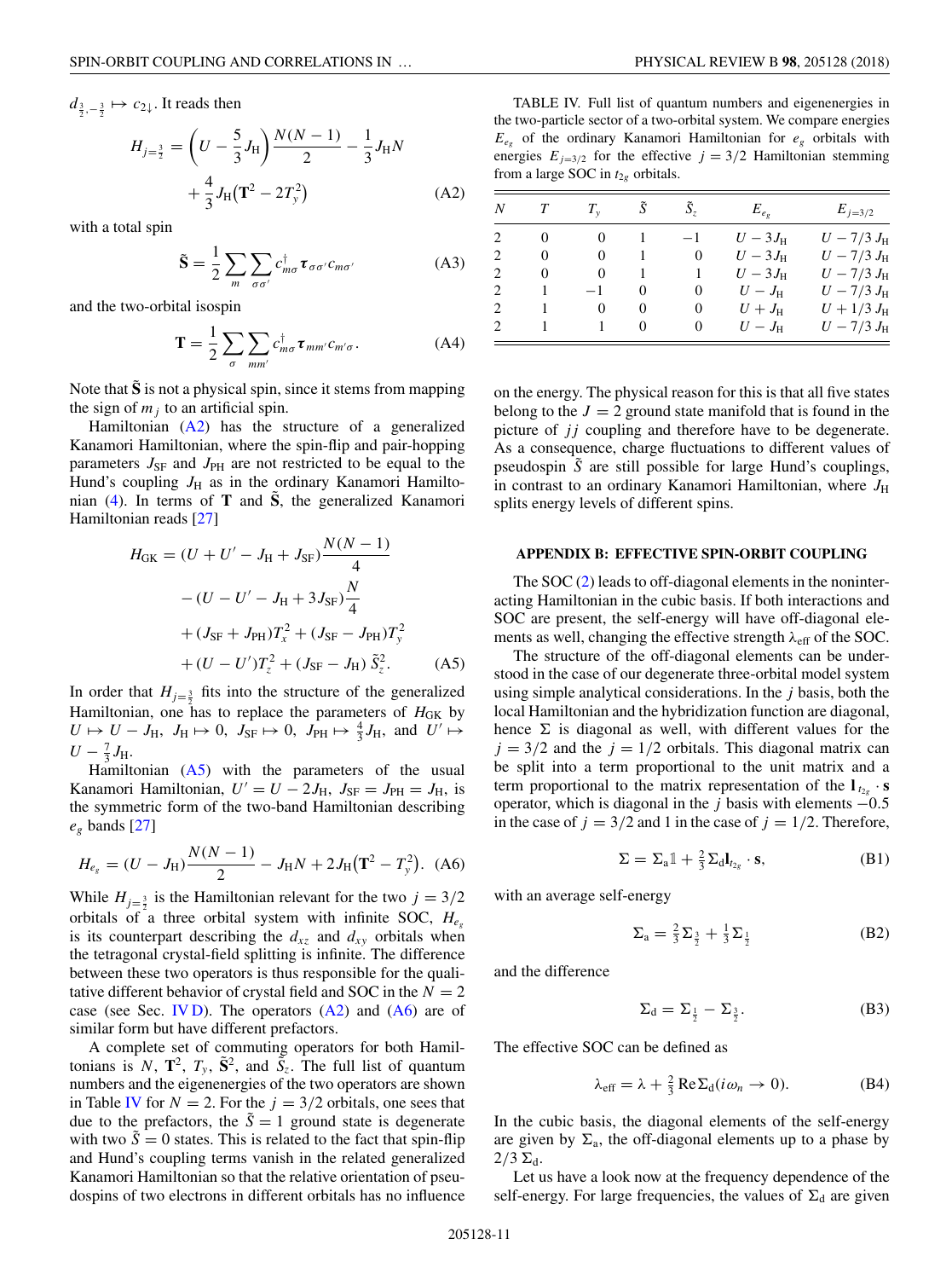by the Hartree-Fock values. Using Eq. [\(8\)](#page-2-0), the Hartree-Fock values in the *j* basis are

$$
\Sigma_{\frac{1}{2}}^{\text{HF}} = \left\langle \frac{\partial H_{\text{I}}}{\partial n_{\frac{1}{2},\frac{1}{2}}} \right\rangle = \left( U - \frac{4}{3} J_{\text{H}} \right) n_{\frac{1}{2}} \quad (B5)
$$

$$
+\left(4U-\frac{26}{3}J_{\rm H}\right)n_{\frac{3}{2}}\tag{B6}
$$

$$
\Sigma_{\frac{3}{2}}^{\text{HF}} = \left\langle \frac{\partial H_{\text{I}}}{\partial n_{\frac{3}{2},\frac{3}{2}}} \right\rangle = \left( 2U - \frac{13}{3} J_{\text{H}} \right) n_{\frac{1}{2}} \tag{B7}
$$

$$
+\bigg(3U-\frac{17}{3}J_{\rm H}\bigg)n_{\frac{3}{2}},\tag{B8}
$$

hence

$$
\Sigma_{d}(\omega \to \infty) = \Sigma_{d}^{\text{HF}} = (U - 3J_{\text{H}})(n_{\frac{3}{2}} - n_{\frac{1}{2}}). \quad (B9)
$$



FIG. 11. Difference of the self-energies  $\Sigma_d = \Sigma_{\frac{1}{2}} - \Sigma_{\frac{3}{2}}$  for  $N =$ 4,  $\lambda = 0.1$ , and  $U = 2$ . Subplots (a) and (b) show  $\Sigma_d$  as a function of Matsubara frequencies  $\omega_n$  for Hund's couplings  $J_H = 0.2 U$  and  $J_{\text{H}} = 0.1 U$ , respectively. The dashed lines are the corresponding Hartree-Fock values. Subplot (c) shows  $\text{Re}\Sigma_d(i\omega_0) \approx \text{Re}\Sigma_d(i\omega_n \rightarrow$ 0) (full line) and the Hartree-Fock values  $\Sigma_d^{\text{HF}}$  equivalent to  $\Sigma_d(i\omega_n \to \infty)$  (dashed) as a function of  $J_H$ . While the Hartree-Fock value strongly decreases with  $J_H$ ,  $\Sigma_d(i\omega_0)$  is hardly influenced.

The effective SOC for large frequencies is therefore determined by an effective correlation strength  $U - 3J_H$  and the orbital polarization. Since the  $j = 3/2$  orbital is lower in energy, its occupation is higher, and  $\Sigma_d^{\text{HF}}$  is always positive as long as the effective interaction is repulsive. As a consequence, the correlations usually enhance the SOC at large frequencies.

At low frequencies and temperatures, assuming a metal, the values of  $\Sigma$  are related to electronic occupancies, too. Namely,  $j = 1/2$  and  $j = 3/2$  problems are independent and the corresponding Fermi surface must, by Luttinger theorem, contain the correct number of electrons. At the Fermi surface,  $\mu + \epsilon_k - \text{Re}\Sigma = 0$ , which can be used to relate the difference of  $\epsilon_k$  to the difference of  $\Sigma$ . Assuming that the electronic density of states is a constant *ρ* independent of energy (square shaped function), the result is  $\Sigma_d(0) = 1/\rho(n_{3/2} - n_{1/2})$  –  $3/2\lambda$ . In general,  $\Sigma_d(0)$  depends on the density of states, the SOC, and the orbital polarization, but not explicitly on the interaction parameters  $U$  and  $J_H$ . Since the Hartree-Fock value does depend on the interaction parameters, the large frequency and small frequency values of  $\Sigma_d$  can be quite different, as shown in Fig. 11. In contrast to the Hartree-Fock value valid at large frequencies,  $\Sigma_d(\omega = 0)$  cannot be given in a closed form. However, for all metallic solutions we verified numerically that  $\Sigma_d(i\omega_0)$  is positive, hence the effective SOC is also increased for low frequencies [\[41\]](#page-12-0). The results for  $U = 2$ ,  $J_{\text{H}} = 0.1 U$  are shown in Fig. 12.

In the case of  $Sr_2RuO_4$ , the DMFT work of Refs. [\[21,22\]](#page-12-0) found that the real part of  $\Sigma_d$  was to a good approximation a constant and the imaginary part nearly vanishing, which motivated the introduction of  $\lambda_{\text{eff}}$ . We reproduce this result in a DMFT calculation with parameters  $N = 4$ ,  $U = 2$ ,  $J_H =$  $0.2 U$ , and  $\lambda = 0.1$ , which correspond approximately to the values in  $Sr<sub>2</sub>RuO<sub>4</sub>$ . However, if the parameters are changed, for example to a Hund's coupling of  $J_H = 0.1 U$ , the offdiagonal elements of  $\Sigma$  start to show a more pronounced frequency dependence, as shown in Fig. 11. The reason for this is the strong direct dependence of  $\lambda_{\text{eff}}$  on the interaction parameters in the Hartree-Fock limit, which is not present at low frequencies. In Fig. 11(c), one sees that the Hartree-Fock value strongly decreases with the Hund's coupling, whereas



FIG. 12. Increase of the first Matsubara self-energy  $\Sigma_d(i\omega_0) \approx$  $\Sigma_d(\omega = 0)$  with the SOC for  $U = 2$ ,  $J_H = 0.1 U$ , and all integer fillings. For  $N = 3$  and  $\lambda < 0.3$ , the system is a Mott insulator, and for  $N = 4$  and  $\lambda > 0.3$  a band insulator. The data points are not shown for these parameters.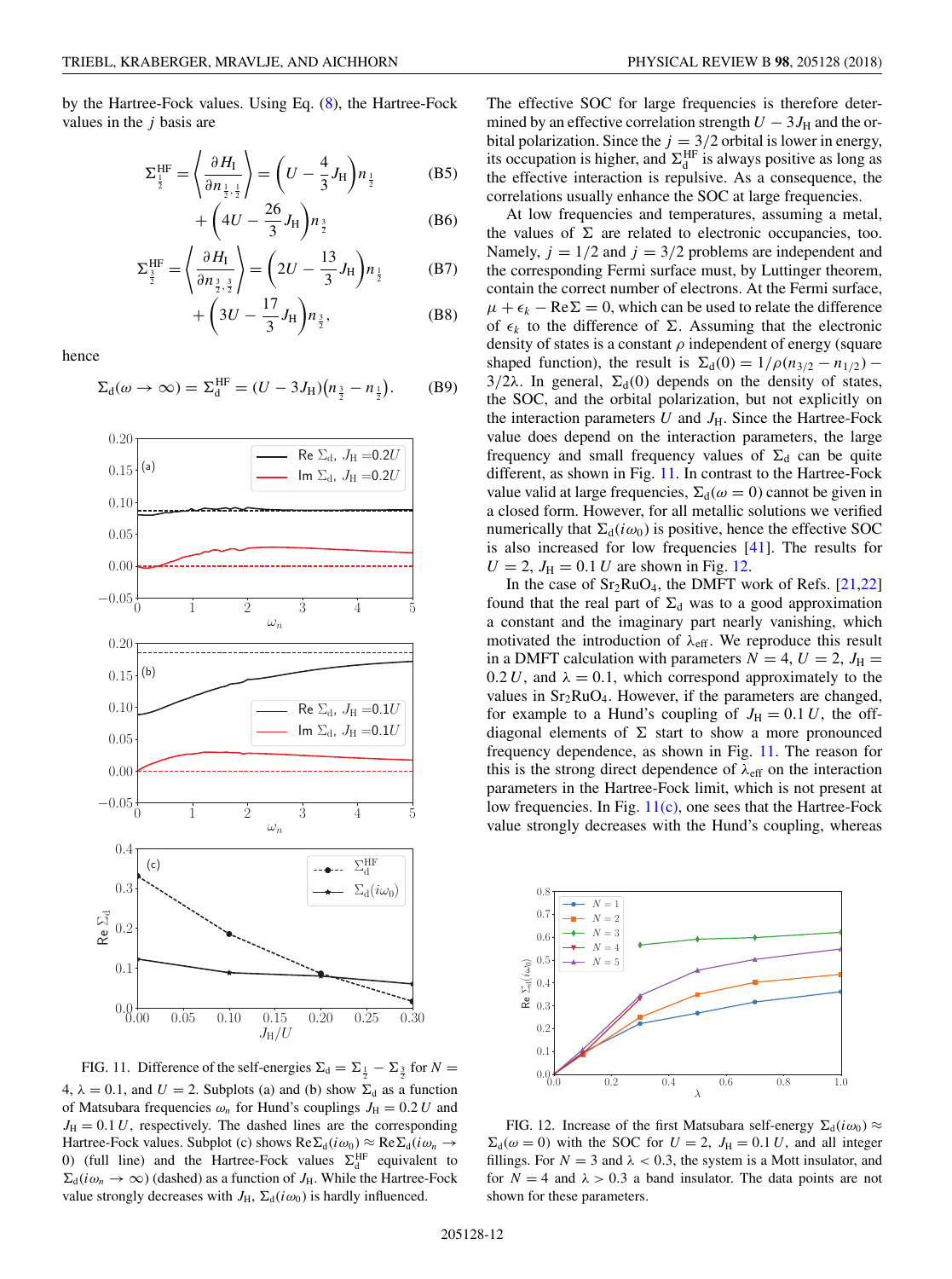<span id="page-12-0"></span>the static value at  $\omega = 0$  only changes slightly. The stronger frequency dependence of  $\Sigma_d$  implies that the accuracy of describing the effects of correlations on the SOC physics in terms of  $\lambda_{\text{eff}}$  is in general restricted to low energies only.

- [1] M. Imada, A. Fujimori, and Y. Tokura, [Rev. Mod. Phys.](https://doi.org/10.1103/RevModPhys.70.1039) **[70](https://doi.org/10.1103/RevModPhys.70.1039)**, [1039](https://doi.org/10.1103/RevModPhys.70.1039) [\(1998\)](https://doi.org/10.1103/RevModPhys.70.1039).
- [2] Y. Zhou, K. Kanoda, and T.-K. Ng, [Rev. Mod. Phys.](https://doi.org/10.1103/RevModPhys.89.025003) **[89](https://doi.org/10.1103/RevModPhys.89.025003)**, [025003](https://doi.org/10.1103/RevModPhys.89.025003) [\(2017\)](https://doi.org/10.1103/RevModPhys.89.025003).
- [3] Z. Nussinov and J. van den Brink, [Rev. Mod. Phys.](https://doi.org/10.1103/RevModPhys.87.1) **[87](https://doi.org/10.1103/RevModPhys.87.1)**, [1](https://doi.org/10.1103/RevModPhys.87.1) [\(2015\)](https://doi.org/10.1103/RevModPhys.87.1).
- [4] G. Jackeli and G. Khaliullin, [Phys. Rev. Lett.](https://doi.org/10.1103/PhysRevLett.102.017205) **[102](https://doi.org/10.1103/PhysRevLett.102.017205)**, [017205](https://doi.org/10.1103/PhysRevLett.102.017205) [\(2009\)](https://doi.org/10.1103/PhysRevLett.102.017205).
- [5] J. Chaloupka, G. Jackeli, and G. Khaliullin, *[Phys. Rev. Lett.](https://doi.org/10.1103/PhysRevLett.105.027204)* **[105](https://doi.org/10.1103/PhysRevLett.105.027204)**, [027204](https://doi.org/10.1103/PhysRevLett.105.027204) [\(2010\)](https://doi.org/10.1103/PhysRevLett.105.027204).
- [6] G. Chen, R. Pereira, and L. Balents, [Phys. Rev. B](https://doi.org/10.1103/PhysRevB.82.174440) **[82](https://doi.org/10.1103/PhysRevB.82.174440)**, [174440](https://doi.org/10.1103/PhysRevB.82.174440) [\(2010\)](https://doi.org/10.1103/PhysRevB.82.174440).
- [7] G. Chen and L. Balents, [Phys. Rev. B](https://doi.org/10.1103/PhysRevB.84.094420) **[84](https://doi.org/10.1103/PhysRevB.84.094420)**, [094420](https://doi.org/10.1103/PhysRevB.84.094420) [\(2011\)](https://doi.org/10.1103/PhysRevB.84.094420).
- [8] [O. N. Meetei, W. S. Cole, M. Randeria, and N. Trivedi,](https://doi.org/10.1103/PhysRevB.91.054412) *Phys.* Rev. B **[91](https://doi.org/10.1103/PhysRevB.91.054412)**, [054412](https://doi.org/10.1103/PhysRevB.91.054412) [\(2015\)](https://doi.org/10.1103/PhysRevB.91.054412).
- [9] G. Khaliullin, [Phys. Rev. Lett.](https://doi.org/10.1103/PhysRevLett.111.197201) **[111](https://doi.org/10.1103/PhysRevLett.111.197201)**, [197201](https://doi.org/10.1103/PhysRevLett.111.197201) [\(2013\)](https://doi.org/10.1103/PhysRevLett.111.197201).
- [10] J. Chaloupka and G. Khaliullin, [Phys. Rev. B](https://doi.org/10.1103/PhysRevB.92.024413) **[92](https://doi.org/10.1103/PhysRevB.92.024413)**, [024413](https://doi.org/10.1103/PhysRevB.92.024413) [\(2015\)](https://doi.org/10.1103/PhysRevB.92.024413).
- [11] K. W. Plumb, J. P. Clancy, L. J. Sandilands, V. V. Shankar, [Y. F. Hu, K. S. Burch, H.-Y. Kee, and Y.-J. Kim,](https://doi.org/10.1103/PhysRevB.90.041112) Phys. Rev. B **[90](https://doi.org/10.1103/PhysRevB.90.041112)**, [041112](https://doi.org/10.1103/PhysRevB.90.041112) [\(2014\)](https://doi.org/10.1103/PhysRevB.90.041112).
- [12] S. M. Winter, Y. Li, H. O. Jeschke, and R. Valentí, [Phys. Rev. B](https://doi.org/10.1103/PhysRevB.93.214431) **[93](https://doi.org/10.1103/PhysRevB.93.214431)**, [214431](https://doi.org/10.1103/PhysRevB.93.214431) [\(2016\)](https://doi.org/10.1103/PhysRevB.93.214431).
- [13] B. J. Kim, H. Ohsumi, T. Komesu, S. Sakai, T. Morita, H. Takagi, and T. Arima, [Science](https://doi.org/10.1126/science.1167106) **[323](https://doi.org/10.1126/science.1167106)**, [1329](https://doi.org/10.1126/science.1167106) [\(2009\)](https://doi.org/10.1126/science.1167106).
- [14] F. Wang and T. Senthil, [Phys. Rev. Lett.](https://doi.org/10.1103/PhysRevLett.106.136402) **[106](https://doi.org/10.1103/PhysRevLett.106.136402)**, [136402](https://doi.org/10.1103/PhysRevLett.106.136402) [\(2011\)](https://doi.org/10.1103/PhysRevLett.106.136402).
- [15] H. Zhang, K. Haule, and D. Vanderbilt, [Phys. Rev. Lett.](https://doi.org/10.1103/PhysRevLett.111.246402) **[111](https://doi.org/10.1103/PhysRevLett.111.246402)**, [246402](https://doi.org/10.1103/PhysRevLett.111.246402) [\(2013\)](https://doi.org/10.1103/PhysRevLett.111.246402).
- [16] Z. Y. Meng, Y. B. Kim, and H.-Y. Kee, [Phys. Rev. Lett.](https://doi.org/10.1103/PhysRevLett.113.177003) **[113](https://doi.org/10.1103/PhysRevLett.113.177003)**, [177003](https://doi.org/10.1103/PhysRevLett.113.177003) [\(2014\)](https://doi.org/10.1103/PhysRevLett.113.177003).
- [17] J. Chaloupka and G. Khaliullin, [Phys. Rev. Lett.](https://doi.org/10.1103/PhysRevLett.116.017203) **[116](https://doi.org/10.1103/PhysRevLett.116.017203)**, [017203](https://doi.org/10.1103/PhysRevLett.116.017203) [\(2016\)](https://doi.org/10.1103/PhysRevLett.116.017203).
- [18] [C. Martins, M. Aichhorn, L. Vaugier, and S. Biermann,](https://doi.org/10.1103/PhysRevLett.107.266404) *Phys.* Rev. Lett. **[107](https://doi.org/10.1103/PhysRevLett.107.266404)**, [266404](https://doi.org/10.1103/PhysRevLett.107.266404) [\(2011\)](https://doi.org/10.1103/PhysRevLett.107.266404).
- [19] [C. Martins, M. Aichhorn, and S. Biermann,](https://doi.org/10.1088/1361-648X/aa648f) J. Phys.: Condens. Matter **[29](https://doi.org/10.1088/1361-648X/aa648f)**, [263001](https://doi.org/10.1088/1361-648X/aa648f) [\(2017\)](https://doi.org/10.1088/1361-648X/aa648f).
- [20] C. Martins, B. Lenz, L. Perfetti, V. Brouet, F. Bertran, and S. Biermann, [Phys. Rev. Mater.](https://doi.org/10.1103/PhysRevMaterials.2.032001) **[2](https://doi.org/10.1103/PhysRevMaterials.2.032001)**, [032001\(R\)](https://doi.org/10.1103/PhysRevMaterials.2.032001) [\(2018\)](https://doi.org/10.1103/PhysRevMaterials.2.032001).
- [21] [G. Zhang, E. Gorelov, E. Sarvestani, and E. Pavarini,](https://doi.org/10.1103/PhysRevLett.116.106402) *Phys. Rev.* Lett. **[116](https://doi.org/10.1103/PhysRevLett.116.106402)**, [106402](https://doi.org/10.1103/PhysRevLett.116.106402) [\(2016\)](https://doi.org/10.1103/PhysRevLett.116.106402).
- [22] M. Kim, J. Mravlje, M. Ferrero, O. Parcollet, and A. Georges, [Phys. Rev. Lett.](https://doi.org/10.1103/PhysRevLett.120.126401) **[120](https://doi.org/10.1103/PhysRevLett.120.126401)**, [126401](https://doi.org/10.1103/PhysRevLett.120.126401) [\(2018\)](https://doi.org/10.1103/PhysRevLett.120.126401).
- [23] B. Kim, S. Khmelevskyi, I. Mazin, D. Agterberg, and C. Franchini, [npj Quantum Mater.](https://doi.org/10.1038/s41535-017-0041-8) **[2](https://doi.org/10.1038/s41535-017-0041-8)**, [37](https://doi.org/10.1038/s41535-017-0041-8) [\(2017\)](https://doi.org/10.1038/s41535-017-0041-8).
- [24] [A. P. Mackenzie, T. Scaffidi, C. W. Hicks, and Y. Maeno,](https://doi.org/10.1038/s41535-017-0045-4) npj Quantum Mater. **[2](https://doi.org/10.1038/s41535-017-0045-4)**, [40](https://doi.org/10.1038/s41535-017-0045-4) [\(2017\)](https://doi.org/10.1038/s41535-017-0045-4).
- [25] K. Haule and G. Kotliar, [New J. Phys.](https://doi.org/10.1088/1367-2630/11/2/025021) **[11](https://doi.org/10.1088/1367-2630/11/2/025021)**, [025021](https://doi.org/10.1088/1367-2630/11/2/025021) [\(2009\)](https://doi.org/10.1088/1367-2630/11/2/025021).
- [26] L. de' Medici, J. Mravlje, and A. Georges, [Phys. Rev. Lett.](https://doi.org/10.1103/PhysRevLett.107.256401) **[107](https://doi.org/10.1103/PhysRevLett.107.256401)**, [256401](https://doi.org/10.1103/PhysRevLett.107.256401) [\(2011\)](https://doi.org/10.1103/PhysRevLett.107.256401).
- [27] [A. Georges, L. d. Medici, and J. Mravlje,](https://doi.org/10.1146/annurev-conmatphys-020911-125045) Annu. Rev. Condens. Matter Phys. **[4](https://doi.org/10.1146/annurev-conmatphys-020911-125045)**, [137](https://doi.org/10.1146/annurev-conmatphys-020911-125045) [\(2013\)](https://doi.org/10.1146/annurev-conmatphys-020911-125045).
- [28] P. Werner, E. Gull, M. Troyer, and A. J. Millis, [Phys. Rev. Lett.](https://doi.org/10.1103/PhysRevLett.101.166405) **[101](https://doi.org/10.1103/PhysRevLett.101.166405)**, [166405](https://doi.org/10.1103/PhysRevLett.101.166405) [\(2008\)](https://doi.org/10.1103/PhysRevLett.101.166405).
- [29] Z. P. Yin, K. Haule, and G. Kotliar, [Phys. Rev. B](https://doi.org/10.1103/PhysRevB.86.195141) **[86](https://doi.org/10.1103/PhysRevB.86.195141)**, [195141](https://doi.org/10.1103/PhysRevB.86.195141) [\(2012\)](https://doi.org/10.1103/PhysRevB.86.195141).
- [30] C. Aron and G. Kotliar, [Phys. Rev. B](https://doi.org/10.1103/PhysRevB.91.041110) **[91](https://doi.org/10.1103/PhysRevB.91.041110)**, [041110](https://doi.org/10.1103/PhysRevB.91.041110) [\(2015\)](https://doi.org/10.1103/PhysRevB.91.041110).
- [31] K. M. Stadler, Z. P. Yin, J. von Delft, G. Kotliar, and A. Weichselbaum, [Phys. Rev. Lett.](https://doi.org/10.1103/PhysRevLett.115.136401) **[115](https://doi.org/10.1103/PhysRevLett.115.136401)**, [136401](https://doi.org/10.1103/PhysRevLett.115.136401) [\(2015\)](https://doi.org/10.1103/PhysRevLett.115.136401).
- [32] A. Horvat, R. Zitko, and J. Mravlje, [Phys. Rev. B](https://doi.org/10.1103/PhysRevB.94.165140) **[94](https://doi.org/10.1103/PhysRevB.94.165140)**, [165140](https://doi.org/10.1103/PhysRevB.94.165140) [\(2016\)](https://doi.org/10.1103/PhysRevB.94.165140).
- [33] H. Ishida and A. Liebsch, [Phys. Rev. B](https://doi.org/10.1103/PhysRevB.81.054513) **[81](https://doi.org/10.1103/PhysRevB.81.054513)**, [054513](https://doi.org/10.1103/PhysRevB.81.054513) [\(2010\)](https://doi.org/10.1103/PhysRevB.81.054513).
- [34] T. Misawa, K. Nakamura, and M. Imada, [Phys. Rev. Lett.](https://doi.org/10.1103/PhysRevLett.108.177007) **[108](https://doi.org/10.1103/PhysRevLett.108.177007)**, [177007](https://doi.org/10.1103/PhysRevLett.108.177007) [\(2012\)](https://doi.org/10.1103/PhysRevLett.108.177007).
- [35] L. de' Medici, G. Giovannetti, and M. Capone, *[Phys. Rev. Lett.](https://doi.org/10.1103/PhysRevLett.112.177001)* **[112](https://doi.org/10.1103/PhysRevLett.112.177001)**, [177001](https://doi.org/10.1103/PhysRevLett.112.177001) [\(2014\)](https://doi.org/10.1103/PhysRevLett.112.177001).
- [36] L. Fanfarillo and E. Bascones, [Phys. Rev. B](https://doi.org/10.1103/PhysRevB.92.075136) **[92](https://doi.org/10.1103/PhysRevB.92.075136)**, [075136](https://doi.org/10.1103/PhysRevB.92.075136) [\(2015\)](https://doi.org/10.1103/PhysRevB.92.075136).
- [37] T. Sato, T. Shirakawa, and S. Yunoki, [Phys. Rev. B](https://doi.org/10.1103/PhysRevB.91.125122) **[91](https://doi.org/10.1103/PhysRevB.91.125122)**, [125122](https://doi.org/10.1103/PhysRevB.91.125122) [\(2015\)](https://doi.org/10.1103/PhysRevB.91.125122).
- [38] T. Sato, T. Shirakawa, and S. Yunoki, [arXiv:1603.01800.](http://arxiv.org/abs/arXiv:1603.01800)
- [39] M. Kim, [Phys. Rev. B](https://doi.org/10.1103/PhysRevB.97.155141) **[97](https://doi.org/10.1103/PhysRevB.97.155141)**, [155141](https://doi.org/10.1103/PhysRevB.97.155141) [\(2018\)](https://doi.org/10.1103/PhysRevB.97.155141).
- [40] [G.-Q. Liu, V. N. Antonov, O. Jepsen, and O. K. Andersen,](https://doi.org/10.1103/PhysRevLett.101.026408) *Phys.* Rev. Lett. **[101](https://doi.org/10.1103/PhysRevLett.101.026408)**, [026408](https://doi.org/10.1103/PhysRevLett.101.026408) [\(2008\)](https://doi.org/10.1103/PhysRevLett.101.026408).
- [41] J. Bünemann, T. Linneweber, U. Löw, F. B. Anders, and F. Gebhard, [Phys. Rev. B](https://doi.org/10.1103/PhysRevB.94.035116) **[94](https://doi.org/10.1103/PhysRevB.94.035116)**, [035116](https://doi.org/10.1103/PhysRevB.94.035116) [\(2016\)](https://doi.org/10.1103/PhysRevB.94.035116).
- [42] M. Behrmann, C. Piefke, and F. Lechermann, [Phys. Rev. B](https://doi.org/10.1103/PhysRevB.86.045130) **[86](https://doi.org/10.1103/PhysRevB.86.045130)**, [045130](https://doi.org/10.1103/PhysRevB.86.045130) [\(2012\)](https://doi.org/10.1103/PhysRevB.86.045130).
- [43] A. Horvat, R. Zitko, and J. Mravlje, [Phys. Rev. B](https://doi.org/10.1103/PhysRevB.96.085122) **[96](https://doi.org/10.1103/PhysRevB.96.085122)**, [085122](https://doi.org/10.1103/PhysRevB.96.085122) [\(2017\)](https://doi.org/10.1103/PhysRevB.96.085122).
- [44] [A. J. Kim, H. O. Jeschke, P. Werner, and R. Valentí,](https://doi.org/10.1103/PhysRevLett.118.086401) *Phys. Rev.* Lett. **[118](https://doi.org/10.1103/PhysRevLett.118.086401)**, [086401](https://doi.org/10.1103/PhysRevLett.118.086401) [\(2017\)](https://doi.org/10.1103/PhysRevLett.118.086401).
- [45] C. Piefke and F. Lechermann, [Phys. Rev. B](https://doi.org/10.1103/PhysRevB.97.125154) **[97](https://doi.org/10.1103/PhysRevB.97.125154)**, [125154](https://doi.org/10.1103/PhysRevB.97.125154) [\(2018\)](https://doi.org/10.1103/PhysRevB.97.125154).
- [46] J. I. Facio, J. Mravlje, L. Pourovskii, P. S. Cornaglia, and V. Vildosola, [Phys. Rev. B](https://doi.org/10.1103/PhysRevB.98.085121) **[98](https://doi.org/10.1103/PhysRevB.98.085121)**, [085121](https://doi.org/10.1103/PhysRevB.98.085121) [\(2018\)](https://doi.org/10.1103/PhysRevB.98.085121).
- [47] S. Sugano, Y. Tanabe, and H. Kamimura, Multiplets of transition-metal ions in crystals, *Pure and Applied Physics* (Academic Press, New York, 1970), Vol. 33.
- [48] [A. Georges, G. Kotliar, W. Krauth, and M. J. Rozenberg,](https://doi.org/10.1103/RevModPhys.68.13) Rev. Mod. Phys. **[68](https://doi.org/10.1103/RevModPhys.68.13)**, [13](https://doi.org/10.1103/RevModPhys.68.13) [\(1996\)](https://doi.org/10.1103/RevModPhys.68.13).
- [49] W. Metzner and D. Vollhardt, [Phys. Rev. Lett.](https://doi.org/10.1103/PhysRevLett.62.324) **[62](https://doi.org/10.1103/PhysRevLett.62.324)**, [324](https://doi.org/10.1103/PhysRevLett.62.324) [\(1989\)](https://doi.org/10.1103/PhysRevLett.62.324).
- [50] P. Werner and A. J. Millis, [Phys. Rev. B](https://doi.org/10.1103/PhysRevB.74.155107) **[74](https://doi.org/10.1103/PhysRevB.74.155107)**, [155107](https://doi.org/10.1103/PhysRevB.74.155107) [\(2006\)](https://doi.org/10.1103/PhysRevB.74.155107).
- [51] O. Parcollet, M. Ferrero, T. Ayral, H. Hafermann, I. Krivenko, L. Messio, and P. Seth, [Comput. Phys. Commun.](https://doi.org/10.1016/j.cpc.2015.04.023) **[196](https://doi.org/10.1016/j.cpc.2015.04.023)**, [398](https://doi.org/10.1016/j.cpc.2015.04.023) [\(2015\)](https://doi.org/10.1016/j.cpc.2015.04.023).
- [52] [P. Seth, I. Krivenko, M. Ferrero, and O. Parcollet,](https://doi.org/10.1016/j.cpc.2015.10.023) Comput. Phys. Commun. **[200](https://doi.org/10.1016/j.cpc.2015.10.023)**, [274](https://doi.org/10.1016/j.cpc.2015.10.023) [\(2016\)](https://doi.org/10.1016/j.cpc.2015.10.023).
- [53] N. Kaushal, J. Herbrych, A. Nocera, G. Alvarez, A. Moreo, F. A. Reboredo, and E. Dagotto, [Phys. Rev. B](https://doi.org/10.1103/PhysRevB.96.155111) **[96](https://doi.org/10.1103/PhysRevB.96.155111)**, [155111](https://doi.org/10.1103/PhysRevB.96.155111) [\(2017\)](https://doi.org/10.1103/PhysRevB.96.155111).
- [54] J. Kunes, [J. Phys.: Condens. Matter](https://doi.org/10.1088/0953-8984/27/33/333201) **[27](https://doi.org/10.1088/0953-8984/27/33/333201)**, [333201](https://doi.org/10.1088/0953-8984/27/33/333201) [\(2015\)](https://doi.org/10.1088/0953-8984/27/33/333201).
- [55] A. Akbari and G. Khaliullin, [Phys. Rev. B](https://doi.org/10.1103/PhysRevB.90.035137) **[90](https://doi.org/10.1103/PhysRevB.90.035137)**, [035137](https://doi.org/10.1103/PhysRevB.90.035137) [\(2014\)](https://doi.org/10.1103/PhysRevB.90.035137).
- [56] B. Kim, P. Liu, Z. Ergönenc, A. Toschi, S. Khmelevskyi, and C. Franchini, [Phys. Rev. B](https://doi.org/10.1103/PhysRevB.94.241113) **[94](https://doi.org/10.1103/PhysRevB.94.241113)**, [241113](https://doi.org/10.1103/PhysRevB.94.241113) [\(2016\)](https://doi.org/10.1103/PhysRevB.94.241113).
- [57] L. Du, L. Huang, and X. Dai, [Eur. Phys. J. B](https://doi.org/10.1140/epjb/e2013-31024-6) **[86](https://doi.org/10.1140/epjb/e2013-31024-6)**, [94](https://doi.org/10.1140/epjb/e2013-31024-6) [\(2013\)](https://doi.org/10.1140/epjb/e2013-31024-6).
- [58] P. Werner and A. J. Millis, [Phys. Rev. Lett.](https://doi.org/10.1103/PhysRevLett.99.126405) **[99](https://doi.org/10.1103/PhysRevLett.99.126405)**, [126405](https://doi.org/10.1103/PhysRevLett.99.126405) [\(2007\)](https://doi.org/10.1103/PhysRevLett.99.126405).
- [59] P. Werner, E. Gull, and A. J. Millis, [Phys. Rev. B](https://doi.org/10.1103/PhysRevB.79.115119) **[79](https://doi.org/10.1103/PhysRevB.79.115119)**, [115119](https://doi.org/10.1103/PhysRevB.79.115119) [\(2009\)](https://doi.org/10.1103/PhysRevB.79.115119).
- [60] T. Kita, T. Ohashi, and N. Kawakami, [Phys. Rev. B](https://doi.org/10.1103/PhysRevB.84.195130) **[84](https://doi.org/10.1103/PhysRevB.84.195130)**, [195130](https://doi.org/10.1103/PhysRevB.84.195130) [\(2011\)](https://doi.org/10.1103/PhysRevB.84.195130).
- [61] T. Kita, T. Ohashi, and N. Kawakami, [J. Phys. Soc. Jpn.](https://doi.org/10.1143/JPSJS.80SA.SA142) **[80](https://doi.org/10.1143/JPSJS.80SA.SA142)**, [SA142](https://doi.org/10.1143/JPSJS.80SA.SA142) [\(2011\)](https://doi.org/10.1143/JPSJS.80SA.SA142).